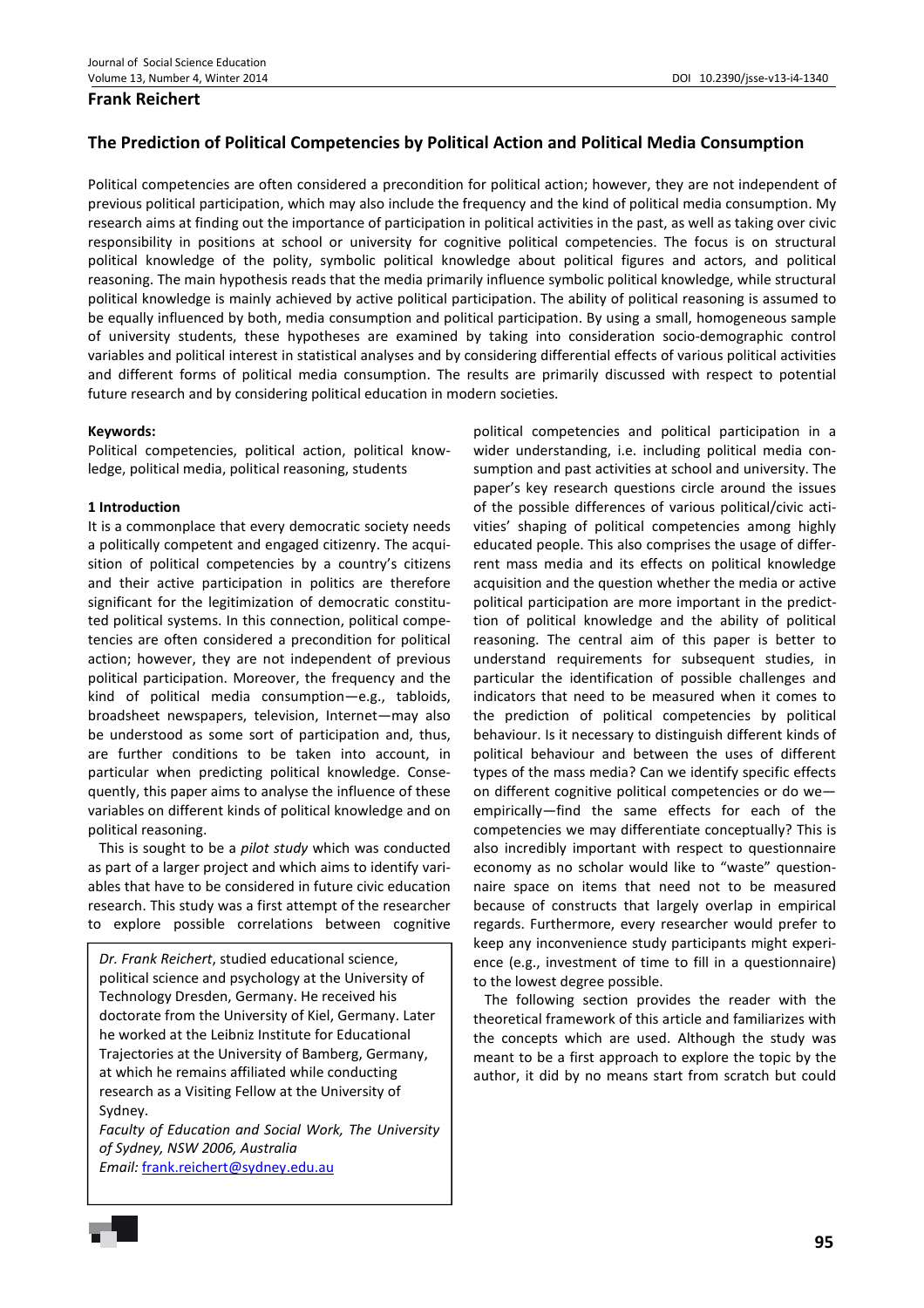build on other works and theoretical considerations. The third section sketches the existing empirical evidence and develops some hypotheses based on those findings, even though the present study was primarily supposed to explore relationships. After the methodology has been described in more detail, the results will be presented in section four. After a comparison and integration of the analyses, a discussion of the findings relates these back to the aims of the study and provides the reader with some conclusions that may be drawn from this study. The results are also discussed considering the importance of contemporary political education and the provision of political media in modern societies.

# **2 Theoretical framework**

## **2.1 Political competencies**

Political competence can be defined as the ability to understand, judge, and successfully influence politics and political facts (e.g., Gabriel 2008). Key political competencies are the ability to analyse and judge political incidents, problems and decisions on one's own (*political analysing and reasoning*), to formulate one's own political positions, convictions and opinions, and to advocate them in political negotiations (*capacity to act politically*), and *methodical abilities* (Detjen, 2013; GPJE, 2004; Krammer, 2008; Sander, 2008). In addition, *political knowledge* can be defined "as the range of factual information about politics that is stored in longterm memory" (Delli Carpini/Keeter, 1996, p. 10). Political knowledge, especially conceptual knowledge – i.e. knowledge about political concepts and procedures – goes as a basic precondition for the acquisition of the previously mentioned three competencies (GPJE, 2004; Krammer, 2008; Richter, 2008; Sander, 2008). Therefore, the possession of political knowledge and its recall can be seen as a component of objective political competence: political knowledge is a "content-related competence" and, thus, a central part of political basic education and more or less a political competence itself (Richter, 2008; Weißeno, 2009; compare also Hoskins et al. 2008; Rychen, 2004), because it has to be acquired, must be stored and should be available. This claim is decidedly true since Torney-Purta (1995) states the political as a special and fourth basic knowledge domain besides biology, physics, and psychology – thus, politics require an own domestic-specific thinking and problemsolving on the foundation of domain-related knowledge.

As it is difficult to adequately measure *all* objective competencies, the focus is only on the cognitive dimension (but not on the methodical or agency dimension). On the one hand, this dimension contains the competence of political analysing and reasoning (short: political reasoning); on the other hand, political knowledge as "content-related competence" and basic prerequisite for all the other political competencies is part of it (Schulz et al. 2010). In addition, for political knowledge the differentiation between two facets seems reasonable: Johann (2012) stated that we should distinguish between knowledge of political figures, i.e.

*'symbolic' political knowledge* of political actors etc., and knowledge of political rules, i.e. *'structural' political knowledge*, especially knowledge of the polity. Although not totally separated, they still are distinct types of political knowledge (Westle, 2005). Furthermore, this division is similar to what Jennings (1996) called "textbook knowledge" of the mechanics of the political system versus "surveillance knowledge"<sup>1</sup> of current political events and politicians, and this distinction is supported by Delli Carpini and Keeter (1996) as well. Thus, it may also be important to distinguish between at least two kinds of political knowledge in the present study as those kinds might be differently affected by the different political activities people engage in.

## **2.2 Political action**

"Political participation" or "political action" or "political behaviour" consists of every voluntary activity a citizen takes to influence authoritative or generally binding regulations and decisions on any of the different levels of the political system (Kaase, 1992, p. 339). Based on existing literature (e.g., Barnes et al. 1979; Steinbrecher 2009), we may distinguish four kinds of political action: *Electoral* political participation—voting—does not require intense effort, nor is it bound by a strong commitment. The only constraint on voting is formal regulations (e.g., citizenship). *Conventional* political activities are tradetional, party-related forms of participation. These are often institutionalized, require some commitment as well as a higher investment of time by the activists and are sometimes called "party politics" (e.g., supporting an election campaign). *Unconventional* activities refer to a broad range of less time-intensive or committed political participation activities outside the realm of political parties. These do in fact have a long tradition in many Western countries and are nowadays also often referred to as "protest activities" (e.g., signing a petition, distributing leaflets). Finally, *non-normative*, illegal political activities are those that are located outside the legal framework (e.g., attending a violent demonstration).

## **2.3 Student participation**

For young people to obtain a proper minimum of political knowledge and skills, also schools play an important role (e.g., Davies et al., 2006; Niemi/Junn, 1998; Print, 2012; see also below)—not only because of civic education which is taught at schools as a school subject, at least in Germany. At school students can gather first experiences in an environment which may (or may not) provide opportunities actively to shape the own community, which in this respect is the school. For example, pupils who engage in school elections are more knowledgeable and prone to engage in the political realm (e.g., Saha & Print, 2010). However, students can participate in more ways at school and later also at university, e.g., in student councils, in various elections or even in protest movements. It is thus reasonable not only to focus on mere political activities, but also to account for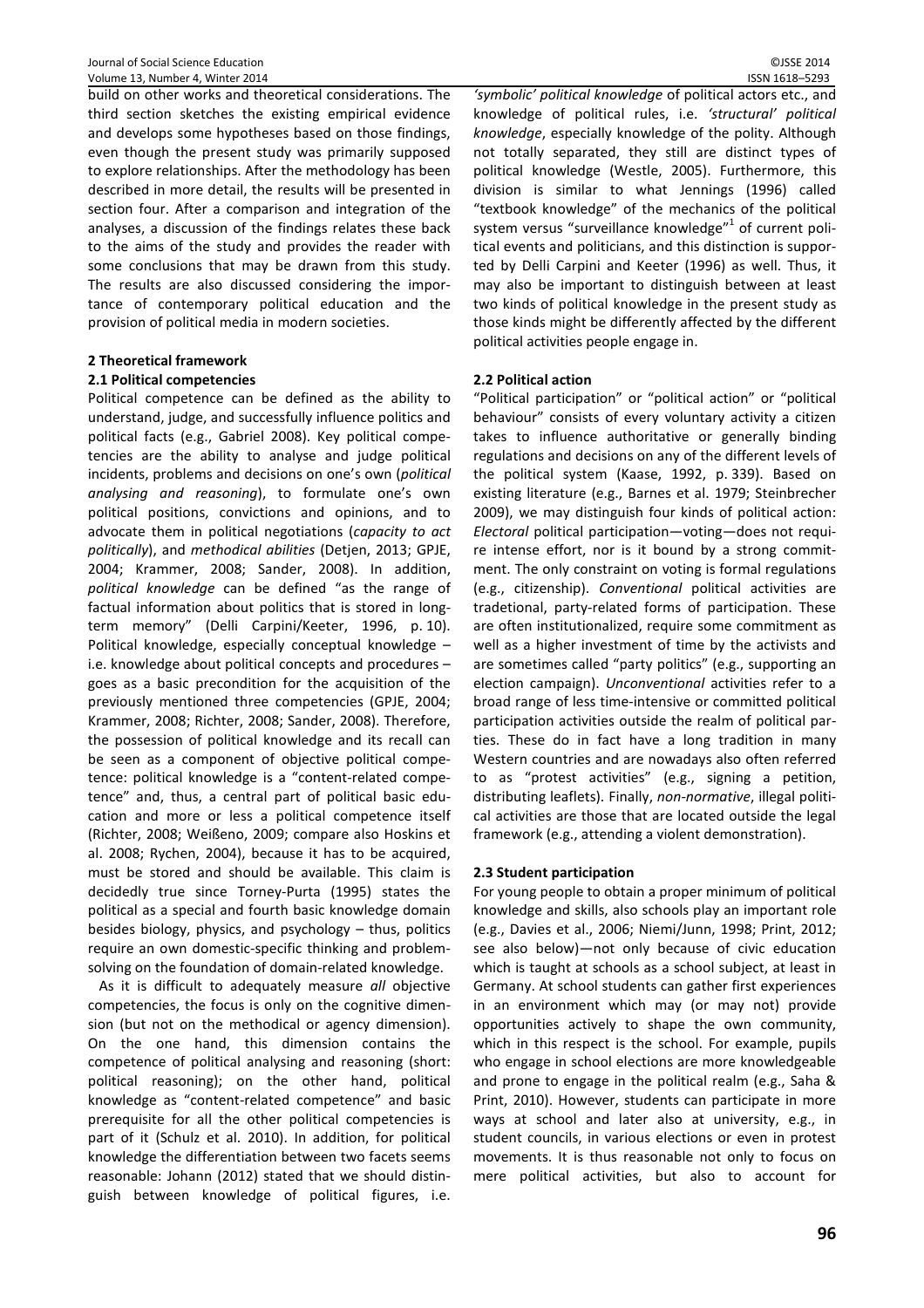participation in collectives which young people experience directly almost every day.

# **2.4 Political media**

Besides the aforementioned political activities which may also be defined as "participative political action", following Niedermayer (2001, p. 131) it is reasonable to define the use of media as "communicative" or communication-oriented political action. This is indeed very plausible as people who actively seek for political information to some extent will undertake actions to get politically informed. In many regards, political information then will be gathered from the mass media; although many people probably consume political information by accident or absent-mindedly. Although research suggests that we may need to disentangle the effects of the different kinds of media, media content etc. on political knowledge (e.g., Barabas & Jerit, 2009; Delli Carpini & Keeter, 1996; Fraile & Iyengar, 2014; Galston, 2001; Norris, 1996; Prior, 2005), it may well be argued that the mass media is probably one of the most important sources for the acquisition of political knowledge, whether or not used purposefully to acquire political information.

Whereas the emergence of the television led to a strong personalization of politics (McAllister, 2007), providing more superficial information, other media, particularly newspapers, remain sources of more detailed political information (Chaffee & Frank, 1996). The use of mass media for the purpose of political information increases political knowledge, though particularly newspapers affect political knowledge positively (Fraile, 2011; Valentino & Nardis, 2013, p. 571f.). Even compared to the Internet, print versions of newspapers seem to be more influential in the learning process of citizens (Eveland & Dunwoody, 2001; Tewksbury & Althaus, 2000). However, recent research suggests that online news readers are seeking detailed information, too (e.g., Poynter Institute, 2008; Fraile, 2011). Self-selectivity results in an even increasing knowledge gap with respect to political information (e.g., Kim, 2008; Prior, 2005) which may be intensified by the existence of the Internet (e.g., McAllister & Gibson, 2011; Wei & Hindman, 2011).

Hence, when analysing effects of media use on political knowledge, we have to account for the frequency and kind of medium (e.g. Horstmann, 1991). Here it is also important to consider differences within specific mass media, such as broadsheet versus tabloid newspapers or public versus commercial/private broadcasting, because exposure to those outlets with high levels of political content (i.e. public television news and broadsheets) contributes the most to increases in or higher levels of political knowledge (e.g. de Vreese & Boomgaarden, 2006; Fraile & Iyengar, 2014; Holtz-Bacha & Norris, 2001; Milner, 2002). Again it is worth mentioning that this is not a one-way path, but political media exposure and political knowledge both affect each other (e.g., Atkin, Galloway & Nayman, 1976).

## **3 Method**

The present study was conducted as part of a larger project which did not primarily focus on cognitive politicization (see Reichert, 2013; Simon, Reichert & Grabow, 2013; Simon et al. 2014). This sub-study is a first attempt of the researcher to explore possible corre-lations between cognitive political competencies and political participation in a wider understanding, i.e. including political media consumption and past activities at school and university. The main aim of this research is to better understand requirements for subsequent research, in particular the identification of possible challenges and indicators that need to be measured when it will come to the prediction of political competencies by political behaviour. In order to examine potential associations and to identify the needs of appropriate measurements for future research, the present study was carried out as a pilot study. Although working hypotheses could be derived from previous research.

# **3.1 Predicting political competencies: Hypotheses**

Predicting political competencies often relies on the same models that predict political action. At the individual level, biological variables like, for instance, personality traits (e.g., Mondak et al., 2010; Quintelier, 2012) or genetics (e.g., Fowler, Baker & Dawes, 2008; Hatemi et al., 2007) have been taken into consideration recently. Traditionally, politicization is explained by demographics (e.g. age, gender), the existence of resources (e.g. status, income; see Verba & Nie, 1972; Verba, Nie & Kim, 1978), or social capital (esp. social networks; cf. Putnam, 1993; 2000); by the political values and attitudes of individuals; and by political interest, political efficacy and past political behaviour (e.g., Balch, 1974; Galston, 2001; van Deth, 2001) (cf. Steinbrecher, 2009; Verba, Schlozman & Brady, 1995).

Hence, political competencies, including knowledge, usually increase with age, and a body of evidence suggests that those who are better educated as well as males<sup>2</sup> are more politically competent (e.g., Delli Carpini & Keeter 1996; Gaiser, Gille & de Rijke, 2010; Gidengil et al. 2004; Grönlund & Milner, 2006; Krampen, 1991; 2000; Kuhn, 2006; Maier, 2000; van Deth, 2013; Vetter, 2006; Weißeno & Eck, 2013; Westle, 2005; 2012), even though Schulz et al. (2010) did not find an effect for gender on political knowledge. Furthermore, people have higher levels of political knowledge after political elections compared to before political elections (Maier, 2009; Westle, 2012).

Studies have also demonstrated that especially *political interest—*often defined as the "degree to which politics arouses a citizen's curiosity" (van Deth, 1990, p. 278) and which comprises political awareness or attentiveness (cf. Zaller 1992)—and *internal political efficacy*, also known as "subjective political competence", i.e. the feeling that one is capable to understand political facts and processes and to take political influence—the feeling of being politically powerful on one's own (cf. Almond & Verba, 1965; Balch, 1974; Campbell, Gurin & Miller, 1954)—correlate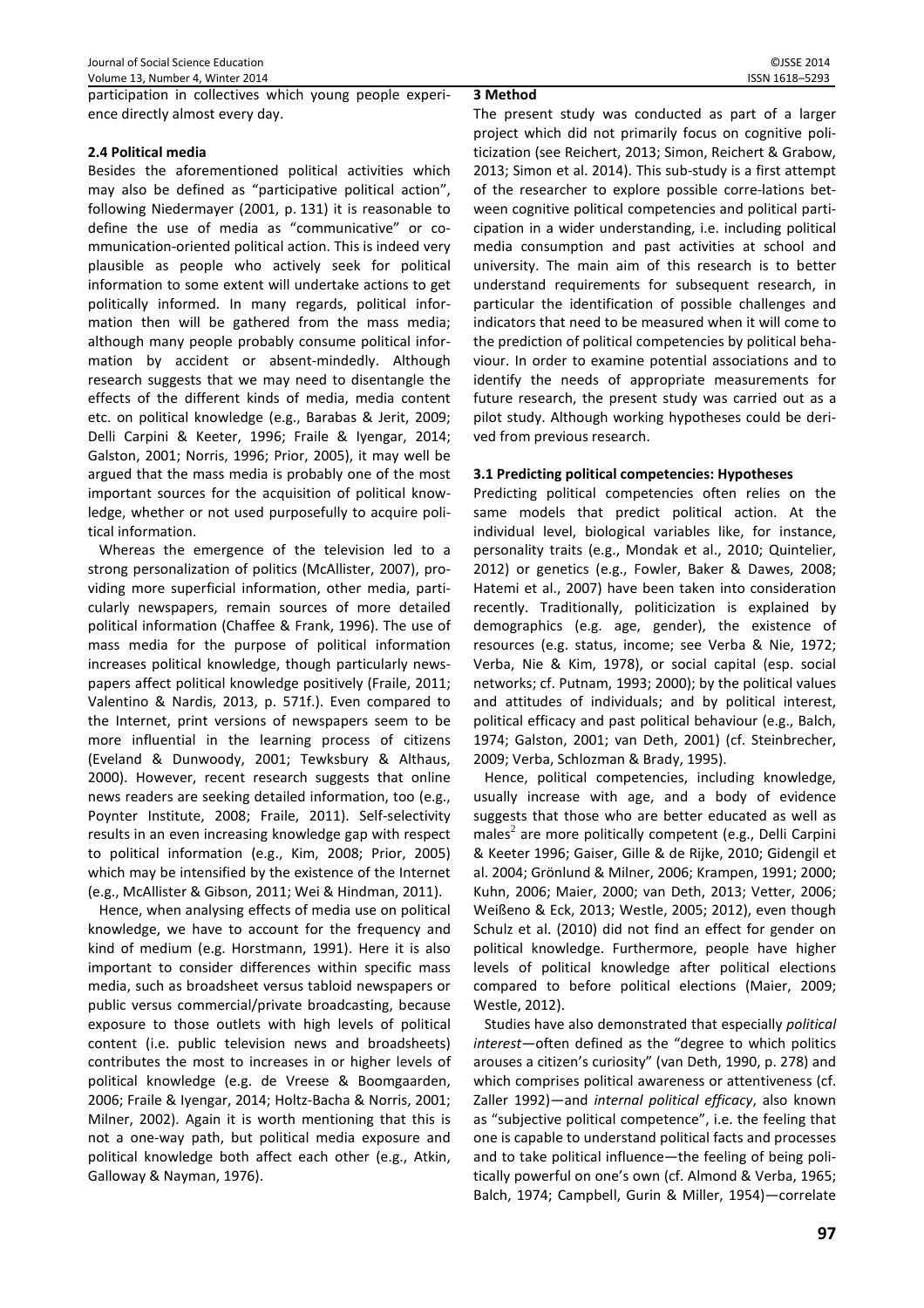positively with objective political competencies (e.g., Fischer, 1997; Maier, 2000; Vetter & Maier, 2005; Weißeno & Eck, 2013; Westle, 2005; 2006). Furthermore, it is reasonable to assume that internal political efficacy reflects political knowledge and political competencies in general (cf. Reichert 2010).

For respondents with Turkish migration history, Westle (2011; 2012) also identified a positive relationship between political knowledge and being born in the country of residence (i.e. Germany). In addition, the pilot phase of the German naturalization test yielded that a "migration history" explains substantial variance of the performance when testing political and societal knowledge, though language skills are also important (Greve et al., 2009). Interestingly, in that study political knowledge did not correlated significantly with gender, time spent in Germany or the age of the course participants.

Moreover, it is obvious that political competencies and political behaviour correlate with each other. However, it is difficult to examine the causal relationship, but there probably exists an interrelation between both, political competence and political action. Schools do also play an important role for young people to obtain political knowledge and skills (e.g. Amadeo et al., 2002; Davies et al. 2006; Hahn, 2010; Hoskins et al. 2011; Kahne, Crow & Lee 2013; Keating, Benton & Kerr, 2012; Niemi & Junn, 1998; Print, 2012; Saha & Print, 2010; Schulz et al. 2010; Torney-Purta et al. 2001; Zhang, Torney-Purta & Barber, 2010), and especially universities are arenas for political protest. Both may provide learning opportunities through civic, community and/or political activities in school or university which further support the development of political competencies. On the other hand, they also provide cognitive input which as a consequence might lead to civic and political participation.

Finally, media usage is also discussed to be important for political information (e.g. Horstmann, 1991; Print, Saha & Edwards, 2004; Valentino & Nardis, 2013) as reported in the previous section and may, thus, be considered a predictor of political knowledge, too. The mass media convey political information, but do not usually intend to educate their audience. The media in fact tends to focus on interesting and newsworthy current events, particularly negative incidents (e.g. Galtung & Ruge, 1965). These events are what figure in discussions in social media or reports by the mass media.

In conclusion, it may be suspected that the media plays an important role in informing the populace about current *events and facts*, whereas civic education classes and active participation in school, at university or in political realm may establish a deeper *understanding of politics* (see also Print, 2012; Reichert, 2010). Therefore, it is hypothesized that (1a) the media primarily influence symbolic political knowledge positively (which is also easier to achieve in cases when people only absorb political information by accident, e.g., when watching television or listening to the radio), while (1b) structural political knowledge is mainly achieved by active political participation. (1c) Participation at school or university might also be positive for structural political knowledge, and differences between different kinds of participation may exist.

These hypotheses may even be specified: (1a) If we recall our theoretical considerations in the previous section, we may assume that broadsheets and public broadcasting are the most positive predictors among the mass media. Watching private television could even be without any positive effect on political knowledge. Based on the literature review, it is moreover reasonable to expect the Internet to have the strongest impact on knowledge gains across time, i.e. between measurements. Whether or not the Internet and perhaps weekly newsmagazines provide thorough information which also establishes structural political knowledge needs to be explored.

(1b) As Johann (2012) found that voting shares more common variance with what we call symbolic political knowledge, it may be assumed that voting increases symbolic political knowledge. On the other hand, the same author found common variance between participation that goes beyond voting and both types of political knowledge—though at least structural know-ledge was more important than symbolic political knowledge with regard to party political participation. Hence, structural political knowledge should be more likely affected by conventional political action, whereas any other nonelectoral political behaviour might be effective in influencing both kinds of political knowledge.

(1c) Even though the author is not aware of respective research on differential effects of participation at school and university when it comes to the prediction of symbolic versus structural political knowledge, it seems not unlikely that these kinds have stronger correlations with structural political knowledge than with symbolic knowledge. This vague hypothesis is justified by the fact that based on curricula, schools in particular intend to convey political knowledge, and apparently are more successful with respect to structural knowledge (Jennings 1996). However, there might as well be a chance to find the converse: whereas structural knowledge would be acquired through formal education at school, actually getting active could maybe support symbolic political knowledge.

In contrast to political knowledge, the analysis of political reasoning has apparently been somewhat unattended, so that predicting the effects of media exposure and political action on it is more ambiguous. Although the study of political reasoning will even be more explorative in nature because of the empirical research base, it is nevertheless suspected that (2) the ability of political reasoning might be equally influenced by both, media consumption and political participation. Certainly, third variables such as social background variables (e.g., "social capital") and general cognitive skills or respecttively age (as proxy for cognitive maturity) may be more important. Yet this second hypothesis is justified by the fact that the media depicts cases and events which may provide opportunities for critical analytical thinking,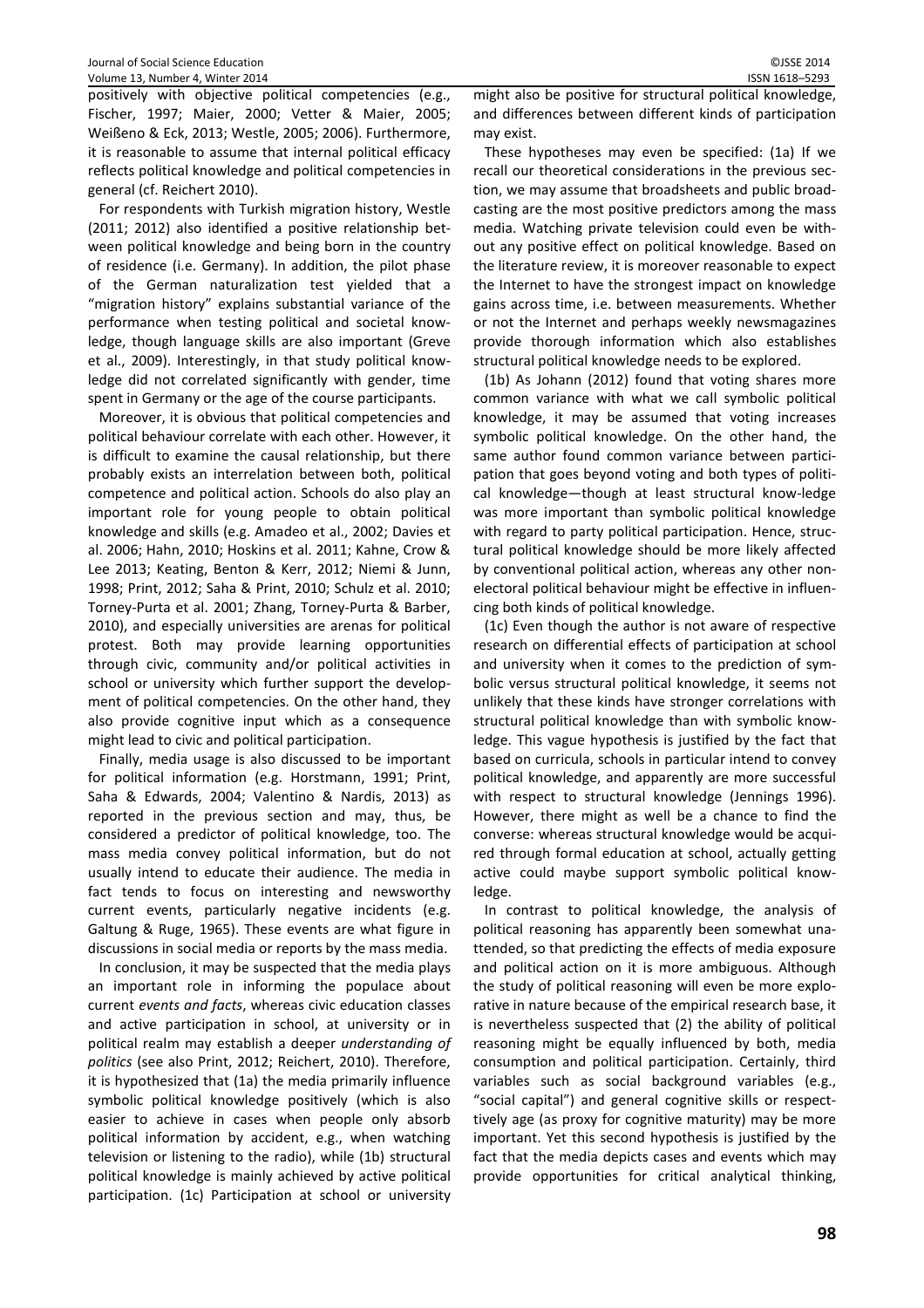while not necessarily promoting the acquisition of structural political knowledge.

## **3.2 Sample**

In order to conduct the pilot study and to scrutinise those hypotheses, empirical evidence was conducted as subsidiary part of a larger project (cf. Reichert, 2013; Simon, Reichert & Grabow 2013; Simon et al. 2014) using a two-wave panel design. A first wave was conducted in March and April 2010. The sample consisted of 76 university students from the Department of Social Psychology and Political Psychology at the University of Kiel. At the department, every test subject filled in a paper-and-pencil-test answering the competence questions. Before that, all participants answered an online questionnaire about their past political activity and their intentions to engage in politics among other things. All questionnaires were written in German and all students got a special kind of credit which all of them need to complete their studies, so there should not be any motivation-based selection bias.

All participants held a German citizenship and had acquired their "Abitur" (i.e. their high-school diploma) in Germany. Students who did not fulfil these two essential criteria were excluded because the assessment referred to the German polity, i.e. knowledge that should be learned at German schools. The mean age of the respondents was 23 years (*SD* = 3.60), and most of the respondents were female (71%, one missing value). Furthermore, the families of 53% of them had lived in Germany for at least three generations (five missing values due to inconsistent information). The mean *net* income was around 525 Euro (*SD* = 269) per month and probably lower than the German average although variation is usually very high<sup>3</sup>.

Nine to ten months later, 41 participants of the first survey were surveyed again to get information about their political behaviour during that time and to remeasure their political knowledge. 35 students of the initial survey did not complete the second questionnaire which was provided online. Besides a few incorrect or even missing email addresses from the students, many just did not participate in the survey even though reminders were sent out. Moreover, all respondents were aware that ten of them would win 20 Euro in a raffle, and five of the quickest respondents could even win 50 Euro. Yet it is worth mentioning that there were no statistical differences in socio-demographics between the 35 students who had participated only in the first wave and the 41 panel participants, though a smaller proportion of the panel sample had participated in conventional political action before the first time of measurement compared to students who were only surveyed one time (10% vs. 29%; two-tailed *α* = .05). The following section gives details about the measurement of the key variables.

#### **3.3 Operationalization<sup>4</sup>** *Measuring the criteria: Political competencies*

In order to examine the relationships between political competencies and political media usage as well as immediate political behaviour, proper competence measures had to be used. For developing an adequate political knowledge test for university students, the works of Greve et al. (2009), Fend (1991), Ingrisch (1997), Krampen (1991; 2000), Price (1999), Schulz and Sibberns (2004), and Westle (2006) were consulted. Twelve mostly single choice items were used to measure structural political knowledge. Single choice items included three distractors and one correct answer, e.g. "What is not a responsibility of the German Bundestag?—Pass laws; assign the federal cabinet; check the government's work; elect the German chancellor"; or "If there is a change in government in one of the German federal states, for the federal government governing becomes:– More difficult if the majority of the Bundestag changes unfavourably; easier if new governing parties get into the *Bundesrat*; easier if fewer opposition parties get into the Bundestag; more difficult if the majority in the *Bundesrat* changes unfavourably". Two of the twelve items that measured structural political knowledge were open questions asking for the correct meaning of abbreviations such as "BVerfG" (the German Federal Constitutional Court).

Symbolic political knowledge was measured using two questions with unsorted/unassigned answers where all respondents had to match parties and their campaign promise(s), respectively (socio-)political organisations and corresponding representatives (e.g., matching Andrea Nahles and the Social Democratic Party to each other), which in sum made 13 matches. These two questions accordingly sum up to 13 binary items.

After data collection, every knowledge item was dichotomised<sup>5</sup> (correct vs. incorrect answer)<sup>6</sup> and a twodimensional 2PL-Birnbaum model was modelled and tested (for more details see Reichert 2010). Though signifycantly correlated (*r* = .67, *p* < .001), this twodimensional model proved to be adequate (Hu & Bentler 1999; Muthén, 2004). *χ*²(274) = 278.89 (*p* = .407), CFI = 0.99, RMSEA = 0.15, WRMR = 0.796. Therefore, two weighted indexes for symbolic (from 0 to 9.742;  $M = 6.41$ ,  $SD = 2.76$ ,  $\alpha = .86$ ) and structural political knowledge (from 0 to 5.892; *M* = 3.25, *SD* = 1.33, *α* = .67) were constructed.

In addition to the factual knowledge items, the students were presented three open question formats to measure political reasoning, modelled on Andreas et al. (2006) and Massing and Schattschneider (2005). For instance, one question asked for the respondents' opinion about direct political participation of citizens and a brief justification for their opinion using specific examples. Approximately one month after data collection, the answers were rated by two prospective teachers (male and female), and rerated four to six weeks later. All coder reliabilities were acceptable (CR > .69), but the index "political reasoning" (*α* = .73) was,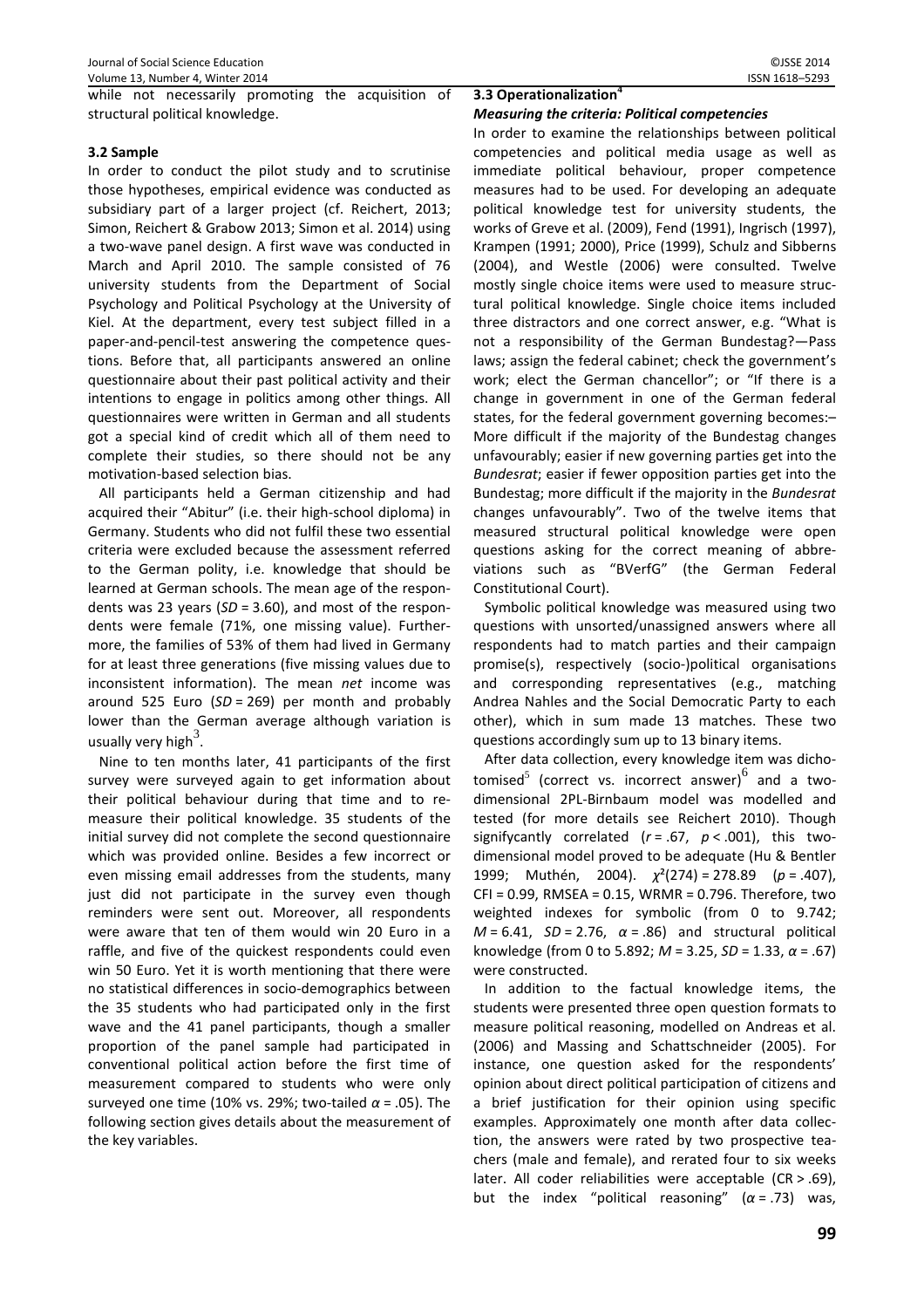however, dichotomised based on the median proportion of positive ratings due to outliers and its skew distribution (*M* = 0.47, *SD* = 0.50; the frequency refers to at least 67% positive ratings achieved according to the two raters).

As the second survey was only provided online so that the motivation to complete the entire questionnaire was harder to hold up during the test situation by the researchers, it was imperative to use a reduced number of test items. Of the panel participants, 40 students answered three items on structural knowledge in the second survey (i.e. one missing case). Two of these came from the first assessment, while the third was adopted from the German Longitudinal Election Study (e.g. Rattinger et al., 2011) asking about the importance of the votes in the German federal elections. All of them were single choice questions with three distractors and one correct answer. The index of symbolic knowledge contains six items comparable to the initial survey. In order to better deal with the small number of items and the small panel sample, panel indexes were dichotomised based on the median number of correct answers (structural knowledge: *M* = 0.60, *SD* = 0.50; symbolic knowledge: *M* = 0.53, *SD* = 0.51; frequencies refer to two or three correct answers and to six correct answers, respectively). Political reasoning could not be measured in the second survey.

## *Predictors (I): Political action and student participation*

Due to the assumption that political competencies may differentially be affected by different kinds of political action, the students' participation in various political activities was measured according to the classification that was introduced earlier. All respondents stated whether they had voted in the German parliamentary election of 2009 (87% had) and if they had participated in conventional political activities (a dichotomised measure of the items: contacted a politician, actively supported a political party campaign, and membership in a political party; 18% had). They also indicated previous unconventional behaviour (a sum index with five items: signed a petition, distributed political leaflets, consumer boycott, participated in a legal demonstration, and participated in a citizens' initiative; *M* = 1.82, *SD* = 1.31) and whether they had participated in non-normative political protest (dichotomised measure of six items: wrote a political slogan on a public wall, participated in an illegal demonstration, blocked a road for political reasons, occupied houses or offices, participated in a violent demonstration, damaged other people's property; 25% had).

Additionally, the students were asked if they had been a member of the pupil representation (*M* = 0.33, *SD* = 0.47), class or vice-class president (*M* = 0.66, *SD* = 0.48), or if they had been engaged in a protest movement at their school (*M* = 0.42, *SD* = 0.50). Furthermore, they stated whether they had participated in elections to the student council (*M* = 0.21, *SD* = 0.41) or attended a student assembly at university (*M* = 0.29, *SD* = 0.46). This retrospective information may allow assessing the long-term impact of participation in school as well as of activities in the current environment of the students at their university.

Information about political activities that the students engaged in between both measurements allows examining its effects on political knowledge even when controlling for initial levels of knowledge. Therefore, data about political behaviour between both surveys were also collected. In the second wave, conventional political activity was measured using four items (participation in a political committee or working group was additionally considered; 10%), but unconventional (M = 1.54, SD = 1.31) and non-normative political action (18%) were measured with the same items as in the first survey. Participants also indicated whether they had voted in political elections between the first and the second measurement (54%). However, only 13 students could answer this question because of missing opportunities to vote. Voting at time two will therefore be excluded from analyses.

# *Predictors (II): Political media consumption*

In order to analyse the potential effects of media consumption on the acquisition of political competencies, all respondents indicated how often they follow politics in the German media (from 0 = *never* to 4 = *very often*), such as: public (*M* = 1.99, *SD* = 1.05) and private broadcasting (*M* = 1.16, *SD* = 1.13), radio (*M* = 1.46, *SD* = 1.17), tabloids (*M* = 0.71, *SD* = 1.10), broadsheets (*M* = 1.14, *SD* = 1.27), local dailies (*M* = 1.12, *SD* = 1.14), weekly newspapers and newsmagazines (*M* = 1.47, *SD* = 1.34), and the Internet (*M* = 2.23, *SD* = 1.15). Besides the mentioned variables, the four single items for the use of newspapers and both television items were combined to two respective indexes. For this purpose, the highest value (i.e. the maximum) of any newspaper item ( $M = 2.15$ ,  $SD = 1.23$ ) as well as of any television item  $(M = 2.23, SD = 0.97)$  was used as indicator which defined the value of the index for each person. This means that according to this measurement, for example, a student who never watched public but very often private broadcasting to gather political information would get the highest possible value of the television index (i.e. watch television very often for the purpose of gaining political information). Finally, the four single items for the use of newspapers and the two items for watching television were dichotomised (0 = *never /rarely* and 1 = *occasionally/often/very often*)—these will only be analysed as dichotomous variables due to their otherwise problematic distributions.

## *Further variables*

Additionally, control variables were also included in the time one questionnaire. Political interest was measured using two items (*r* = 0.83, *p* < .001). "How interested are you in politics?" (from 0 = *not at all interested* to 4 = *very interested*) and "I am interested in politics." (from 0 = *not true at all* to 4 = *absolutely true*) In addition, several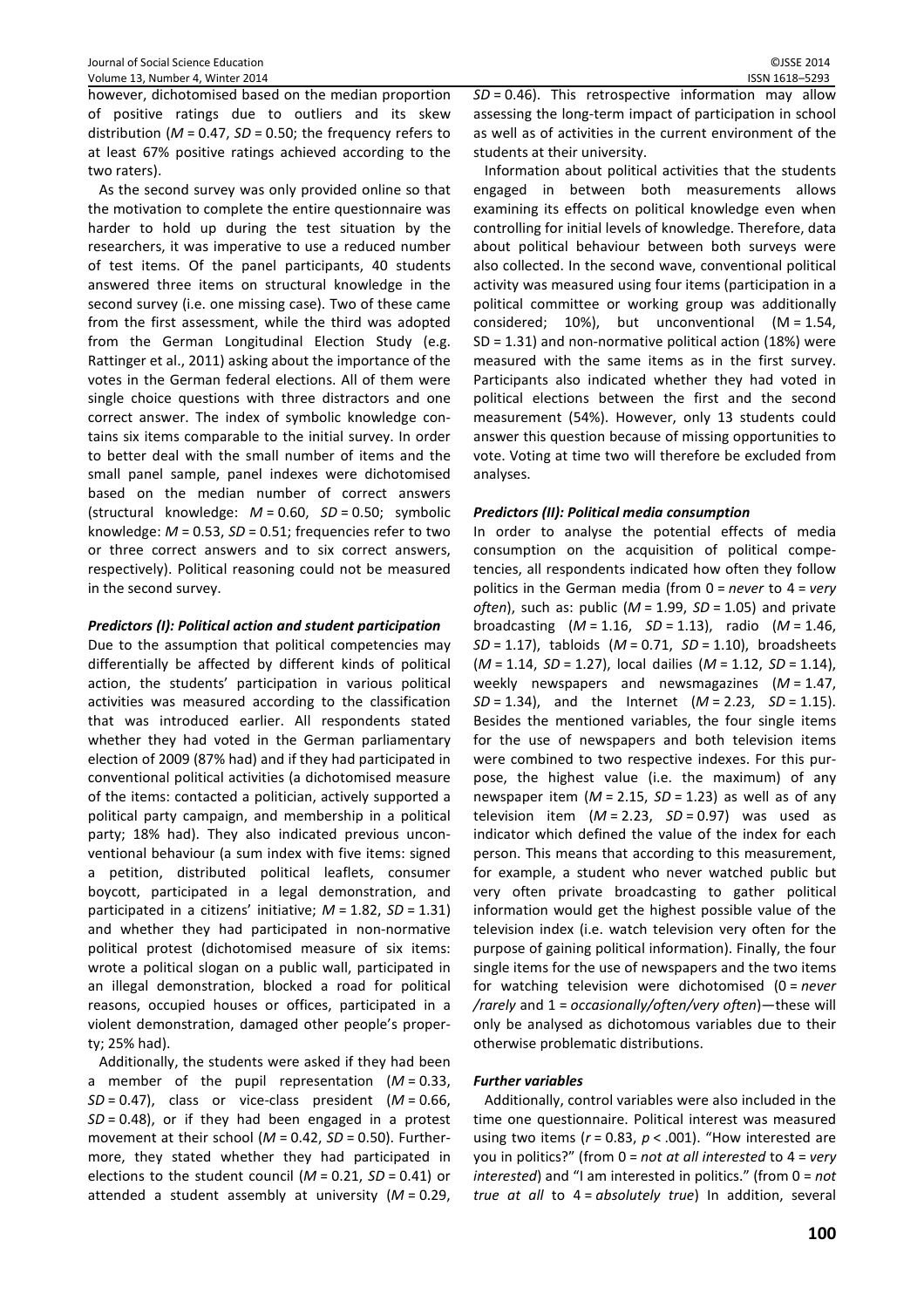socio-demographic variables were measured, such as gender, age, net income and whether a student had a migration history. Political efficacy will not be considered as it might be rather a consequence of political competence than a precursor, and because of the crosssectional character of most of the data.

# **4 Results**

#### **4.1 Socio-demographic and control variables**

As can be seen in table  $1^7$ , older participants show higher structural political knowledge at the second measurement than younger participants. Gender is constantly a significant correlate of both kinds of political knowledge, i.e. male participants have higher political knowledge. The income of study participants and whether or not a student has a migration history is not correlated with any of the competence variables. Older participants have also higher incomes (no table).

Political interest is at least moderately and significantly correlated with all competence variables (Table 1), and male respondents are more interested in politics compared to female respondents (no table).

Table 1: Bivariate correlations between political competencies and control variables

|                                      |                         | Criteria at $t_1$     |                        | Criteria at $t_2$       |                       |  |
|--------------------------------------|-------------------------|-----------------------|------------------------|-------------------------|-----------------------|--|
|                                      | Knowledge<br>Structural | Symbolic<br>Knowledge | Reasoning<br>Political | Knowledge<br>Structural | Symbolic<br>Knowledge |  |
| Age                                  | .07                     | .11                   | $-.16$                 | .42 <sup>1</sup>        | .22                   |  |
| Gender<br>(female/male)              | .31 <sup>†</sup>        | .46 <sup>‡</sup>      | .11                    | .34 <sup>1</sup>        | .34 <sup>9</sup>      |  |
| Income                               | .07                     | .14                   | .05                    | .29                     | $-.02$                |  |
| <b>Migration history</b><br>(no/yes) | .03                     | $-.02$                | .00                    | $-.02$                  | $-.08$                |  |
| Political interest                   | $.41^{\ddagger}$        | $.45^*$               | $.45^*$                | .35 <sup>1</sup>        | $.49^{\frac{1}{4}}$   |  |

*Note:* Significant correlations are denoted as follows: <sup>‡</sup>:  $p$  ≤ .001, <sup>†</sup>:  $p$  ≤ .01, <sup>¶</sup>:  $p$  ≤ .05.

Considering the predictor variables of interest, significant correlations with socio-demographic and control variables will also be mentioned (two-tailed  $\alpha$  = .05; no table). Among the students that were surveyed, a migration history is positively correlated with watching political news on public television, and income correlates positively with participation in elections to the student council at university. Age has positive coefficients with respect to non-normative political participation before the first measurement and with participation in elections to the student council at university. Male students are more likely to follow political news in newspapers—particularly in broadsheets—and on the Internet. Furthermore, male respondents more often participate in conventional political activities, both before time one and between both measurements.

Political interest is positively correlated with several variables: using newspapers (except local papers), television (particularly public broadcasting) and the

Internet; political action (except non-normative behaveour); and every kind of participation at school and attendance of a student assembly at university. Hence, political interest and gender will be included as control variables in multiple analyses for the prediction of those criteria that were measured at time one<sup>8</sup>.

Regarding multiple analyses for criteria of the second measurement, however, it will only be controlled for the respective knowledge index from the first measurement. This means that it will only be controlled for symbolic knowledge measured at time one when predicting symbolic knowledge measured in the second survey; and it will only be controlled for structural knowledge measured at time one when predicting structural knowledge measured in the second survey, but neither gender nor political interest will be included. Due to the small sample size for the panel analyses, this seems to be the most appropriate way, as this implicates that *changes* in political knowledge will be explained while controlling for the "initial" level of knowledge.

## **4.2 Past political activity as a predictor of political competence**

We will begin our analyses with political action as a potential cause of the political competencies of the study participants. By looking at Table 2 and cross-sectional correlations, one can see that structural political knowledge at time one is higher if respondents had participated in the 2009 election, in unconventional political action or in non-normative activities before the first survey, though sometimes only marginally significant coefficients emerge. Symbolic political knowledge and voting as well share a marginally significant, positive correlation. However, those students who engaged in conventional political action perform better in political reasoning.

Regarding the second measurement, we again find primarily positive correlations. Study participants who say that they engaged in conventional political action between both surveys more often answer all symbolic knowledge questions at time two correctly. This relationship is only marginally significant for structural political knowledge which we would have expected to be vice versa. Marginally significant correlations also exist between symbolic political knowledge at time two and conventional political participation before the first survey.

Although no other significant correlation indicates that political competence might be a consequence of political action among the study participants, coefficients for correlations between political competencies and political participation during both measurements give some indication that political competencies may more likely be causes of political action (compare also Reichert 2010 who modelled these competencies as predictors of political action). This suggestion is also backed by many significant correlations between political competence measured in the first survey and subsequent conventional and unconventional political behaviour which are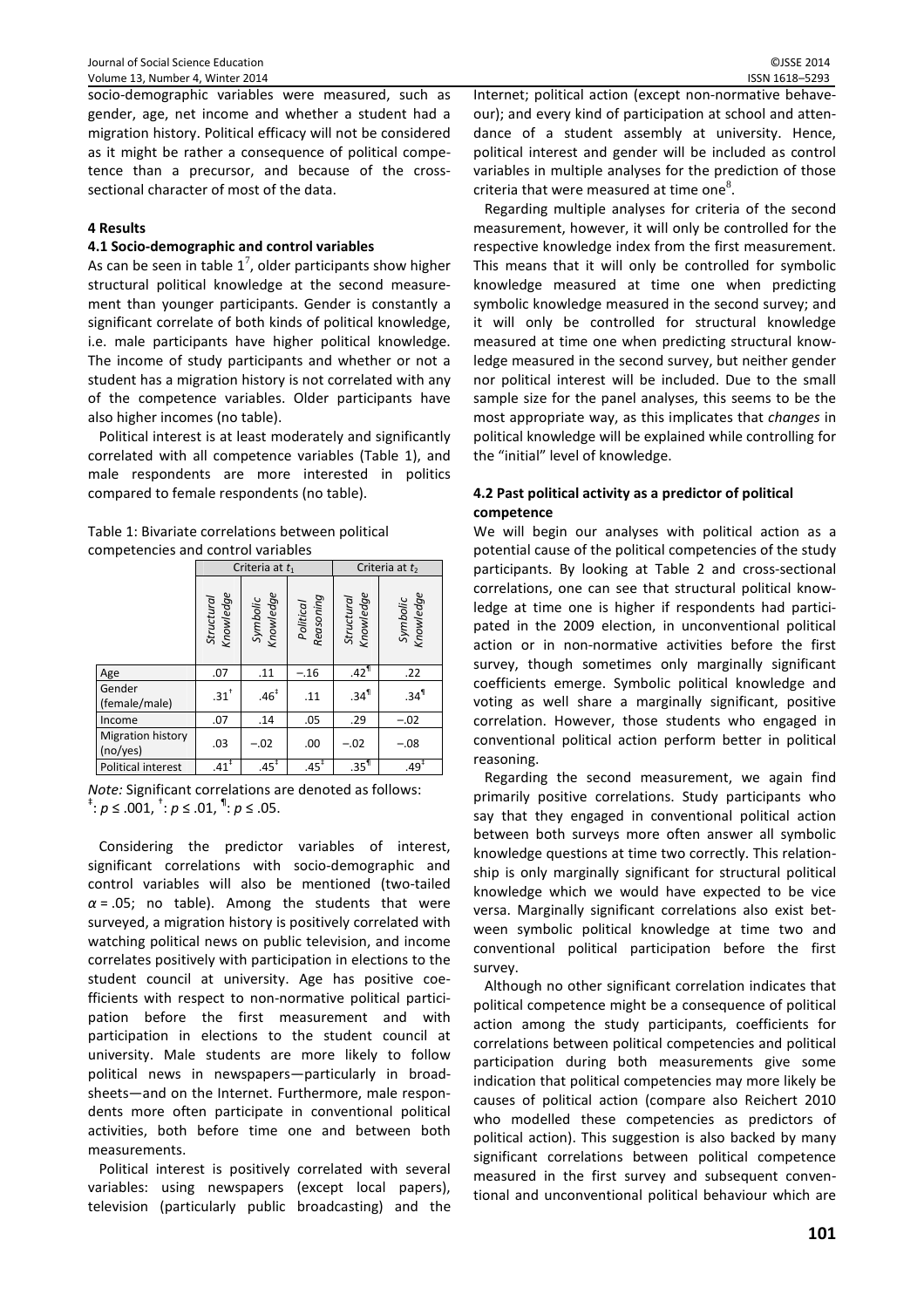presented in shaded cells in table 2. Hence, empirical evidence suggests that here the effect of political action on political knowledge is less strong than vice versa so that in our study the causal relationship may be reversed in contrast to our expectation.

|                                       | Table 2: Bivariate correlations between political |
|---------------------------------------|---------------------------------------------------|
| competencies and political activities |                                                   |

|                              |                                         |                         | Criteria at $t_1$     |                        | Criteria at $t_2$       |                       |  |
|------------------------------|-----------------------------------------|-------------------------|-----------------------|------------------------|-------------------------|-----------------------|--|
|                              |                                         | Knowledge<br>Structural | Symbolic<br>Knowledge | Political<br>Reasoning | Structural<br>Knowledge | Symbolic<br>Knowledge |  |
| Predictors at t <sub>1</sub> | Voting in<br>general election<br>(2009) | .24 $\mathsf{I}$        | .20 $^{\bullet}$      | $-.11$                 | $-.05$                  | .12                   |  |
|                              | Conventional<br>participation           | .18                     | .14                   | .24 <sup>9</sup>       | .11                     | $.31*$                |  |
|                              | Unconventional<br>participation         | $.21$ <sup>*</sup>      | .11                   | .17                    | .05                     | .10                   |  |
|                              | Non-normative<br>participation          | $.19*$                  | .14                   | .12                    | .05                     | .03                   |  |
|                              | Conventional<br>participation           | .37 <sup>1</sup>        | .33 <sup>1</sup>      | .37 <sup>1</sup>       | $.27*$                  | .32 <sup>1</sup>      |  |
| Predictors at t2             | Unconventional<br>participation         | .32 <sup>1</sup>        | .10                   | .25                    | .12                     | $-.00$                |  |
|                              | Non-normative<br>participation          | .07                     | 11                    | .14                    | .11                     | $-.09$                |  |

*Note:* Significant correlations are denoted as follows: <sup>‡</sup>:  $p$  ≤ .001, <sup>†</sup>:  $p$  ≤ .01, <sup>¶</sup>:  $p$  ≤ .05, <sup>◆</sup>:  $p$  ≤ .10.

In the following, several multiple linear regression analyses for knowledge indexes measured at time one are conducted. The procedure is as follows and will be repeated for subsequent regression analyses: Firstly, for each single potential predictor of political participation measured at time one, a separate model using only the predictor variable itself, i.e. the respective kind of political action, and the control variables gender and political interest is calculated for each of the two political knowledge indexes. This implicates that four "first models" are conducted for each of the criteria, each of the models controlling for gender and political interest: one for the predictor voting in the regression for structural political knowledge, one for the predictor conventional political action regarding structural knowledge, one for unconventional regarding structural knowledge and one for non-normative participation regarding structural knowledge; and the same four models are conducted regarding the criterion symbolic political knowledge. Interestingly, neither of the behavioural predictor variables yields significance. Political interest is always a positive predictor of the knowledge indexes (*β* ≥ .34, *t* ≥ 2.69, *p* ≤ .009). Gender also yields significant coefficients with respect to symbolic political knowledge (*β* ≥ .32, *t* ≥ 3.02, *p* ≤ .004), indicating that male respondents are more knowledgeable than female respondents. These patterns are confirmed in our second models when all four behavioural predictor variables and the two controls are included at once for each of the criteria. Hence, against our assumption neither way of the respondents' political behaviour does predict their political knowledge of any kind.

The same procedure applies to political reasoning using logistic regression analysis which is appropriate for dichotomous outcomes. In the first models which regress political reasoning on gender, political interest and each kind of political action in four separate analyses—one for each key predictor–, voting is a marginally significant, negative predictor of political reasoning (*OR* = 0.22, *Wald* = 3.38, *p* = .066). In contrast, political interest predicts higher chances in political reasoning (*OR* = 3.60, *Wald* = 9.40,  $p = .002$ ;  $R_{Nagelkerke} = .228$ ). Political interest is the only significant predictor in any of the other separately conducted analyses of model one (*OR* ≥ 2.05, *Wald* ≥ 6.29,  $p$  ≤ .012). In model two we include all four behavioural predictors at once together with gender and political interest. As the mentioned patterns do not change, a third, economic and final model is conducted which only considers the predictor and control variables that previously were found to be significant in at least one of the models for political reasoning. Therefore, political interest (*OR* = 2.66, *Wald* = 10.57, *p* = .001) and voting (*OR* = 0.21, *Wald* = 3.55, *p* = .060) remain as sole predictors in the final model  $(R_{Nagger} = .231)$ . Thus we do find some evidence that political behaviour—namely voting—is relevant in the prediction of political reasoning.

When looking at the analyses for the criteria of the second survey, we always calculate only one model for each predictor which includes only two variables due to the small panel sample: These are one behavioural predictor variable and the political knowledge index measured at time one which corresponds to the respective knowledge criterion we want to predict at time two. For instance, if we want to predict the structural political knowledge of our respondents in the second survey by conventional political action between both surveys, we include the two predictors conventional action between both surveys as measured at time two and structural political knowledge measured in the first survey as baseline level of structural knowledge so to speak. However, none of the behavioural variables that were measured at time one is a significant predictor of knowledge at time two when controlling for the knowledge variables measured in the first survey in neither model, but the knowledge variables. The results for the political action predictors measured at time two are also not worth mentioning.

# **4.3 Participation in school and at university: predictors of political competence?**

In the previous section, we found only scarce evidence that political behaviour is a proper predictor of political competence, so now we want to have a look at behaviour that is considered in civic education as well, but not particularly political in its character. It is often said that participation at school and as a student might facilitate civic and political competencies, so what do we find in our sample? –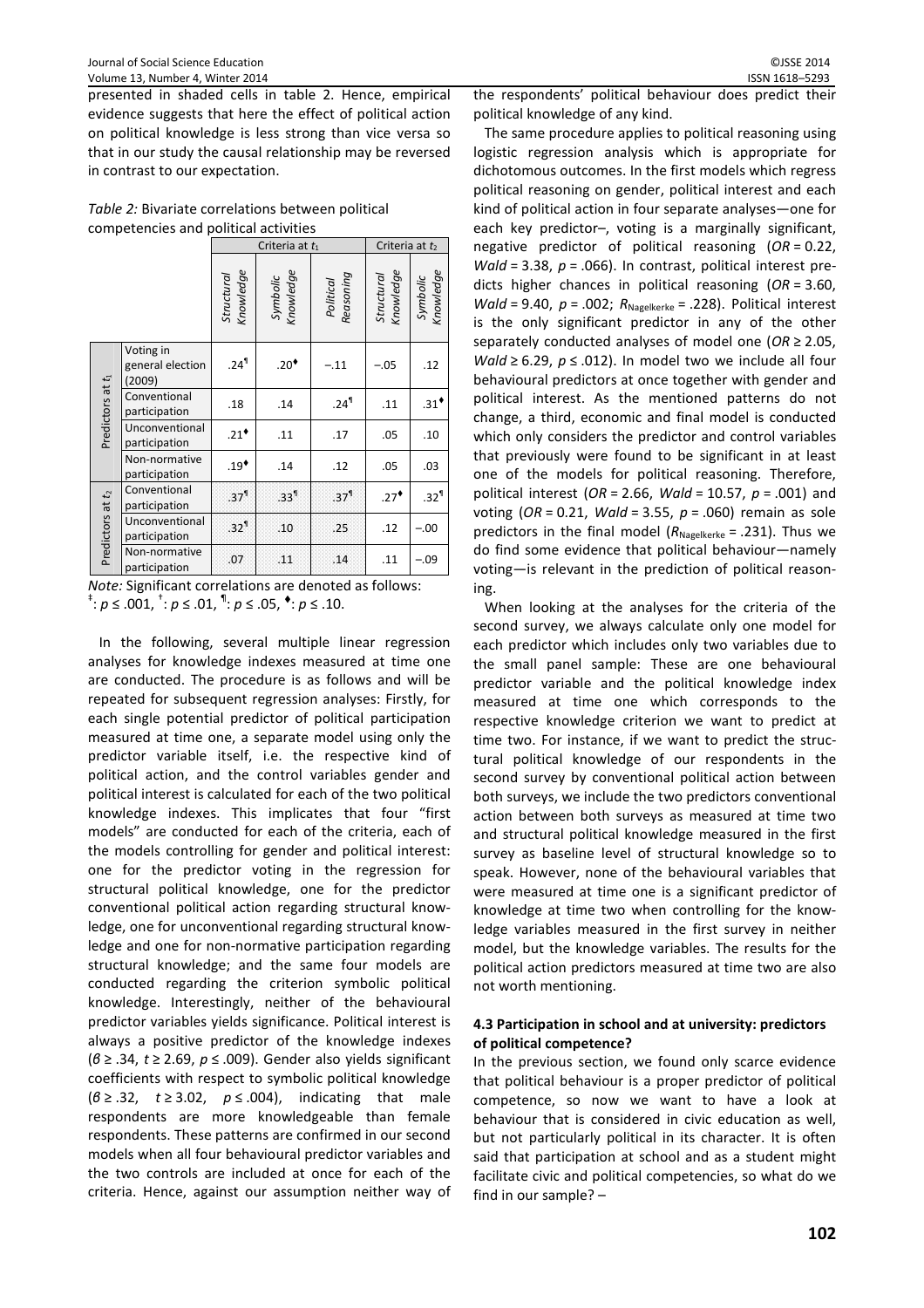*Table 3* gives the bivariate correlations between political competencies and participation in school and at university. Respondents who formerly participated in a pupil representation at school score higher on structural political knowledge. Structural knowledge is also slightly higher for those respondents who were (vice-)class presidents at school or who participated in a school protest movement (marginally significant coefficients). However, among the study participants none of these three activities correlates significantly with any of the other political competence variables that were measured in this study. Thus, although we find a first hint for our hypothesis that participation at school increases structural political knowledge according to the cross-sectional correlations, we find no evidence for a significant longterm effect.

| Table 3: Correlations between political competencies and |
|----------------------------------------------------------|
| participation in school/at university                    |

|            |                                                     | Criteria at $t_1$       |                       |                        | Criteria at t <sub>2</sub> |                       |
|------------|-----------------------------------------------------|-------------------------|-----------------------|------------------------|----------------------------|-----------------------|
|            |                                                     | Structural<br>Knowledge | Symbolic<br>Knowledge | Reasoning<br>Political | Structural<br>Knowledge    | Knowledge<br>Symbolic |
|            | Member of pupil<br>representation                   | .25 <sup>9</sup>        | .19                   | .18                    | $-.15$                     | $-.04$                |
| School     | (Vice-)Class<br>president                           | $.20^*$                 | .09                   | $-.09$                 | $-.24$                     | $-.13$                |
|            | Participation in<br>school protest<br>movement      | $.19*$                  | .18                   | .10                    | .21                        | .12                   |
| University | Participation in<br>elections to<br>student council | $.21^*$                 | .29 <sup>1</sup>      | .17                    | .33 <sup>1</sup>           | .39 <sup>1</sup>      |
|            | Attendance of a<br>student assembly                 | .14                     | .01                   | $-.02$                 | .10                        | $-.05$                |

*Note:* Significant correlations are denoted as follows: <sup>‡</sup>:  $p \le .001$ , <sup>†</sup>:  $p \le .01$ , <sup>¶</sup>:  $p \le .05$ , <sup>◆</sup>:  $p \le .10$ .

However, somewhat surprisingly in this study students who participated in elections to the student council at university before the first survey took place consistently give more correct answers to the questions on political knowledge. This refers to both times of measurement, even though the correlation regarding structural political knowledge at time one is only marginally significant. The attendance of a student assembly is, however, uncorrelated with all competence variables among the respondents.

Again, for multiple analyses several models are calculated: The first models for criteria measured at time one include gender, political interest and always one of the key behavioural predictor variables, which makes three first models for each competence criterion when we look at the impact of participation at school. In the second models, all school participation variables are included together with gender and political interest. However, when controlling for gender and political interest, none of the school variables of interest is a significant predictor of political knowledge of any kind in

this sample. As already seen in previous analyses of this study, male gender is a positive predictor of symbolic political knowledge (*β* ≥ .34, *t* ≥ 3.24, *p* ≤ .002), and political interest consistently is a significant and positive predictor of both knowledge indexes measured in the first survey (*β* ≥ .33, *t* ≥ 2.83, *p* ≤ .006).

When these analyses are repeated for each participation variable at university, we get similar results. However, participation in elections to the student council increases symbolic political knowledge of the respondents. The final model thus contains participation in elections to the student council (*β* = .21, *t* = 2.09, *p* = .040), gender (*β* = .32, *t* = 3.15, *p* = .002) and political interest (*β* = .31, *t* = 2.98, *p* = .004) as relevant predictors of symbolic political knowledge ( $R^2$  = .355).

With respect to political reasoning, the pattern for participation at school is quite interesting, while that one for participation at university is not worth mentioning. When calculating the previously mentioned first models separately for the criterion political reasoning, political interest appears as a significant and positive predictor (*OR* ≥ 2.14, *Wald* ≥ 7.14, *p* ≤ .008). However, having been a president or vice-president of one's class in school (*OR* = 0.38, *Wald* = 2.84, *p* = .092) yields marginal significance  $(R_{Naggerke} = .223)$ . If all school participation variables are included at the same time in the second model, this model is significant, as is also the variable member of the pupil representation. Thus, the final model includes only variables that were significant in one of the previously conducted models: the significant and positive predictor member of the pupil representation (*OR* = 3.62, *Wald* = 3.91,  $p = .048$ ), the negative predictor (vice-)class president (*OR* = 0.18, *Wald* = 5.92, *p* = .015) as well as political interest (*OR* = 2.63, *Wald* = 10.00, *p* = .002), of course ( $R_{Nagger{e}}$  = .286). Participation at school indeed seems to have an effect on the respondents' ability of political reasoning, but only if we account for political interest.

In the analyses for the criteria of political knowledge measured in 2011, we predict each of the two knowledge indexes separately by each of the key predictor variables controlling only for structural political knowledge at time one if we want to predict structural knowledge at time two, and controlling for symbolic political knowledge as measured in the first survey when predicting symbolic political knowledge in 2011, respectively. We find that having been a (vice-)class president in school predicts low structural political knowledge in the long run (Table 4). The same is true for having been a member of the pupil representation at school. However, if both are included together in a final model, then only having been a (vice-)class president remains a marginally significant predictor of structural knowledge among our respondents. The same procedure with participation at university yields only significant coefficients for the control variable, political knowledge measured at time one. Again, the initial level of political knowledge is the best predictor of subsequent political knowledge.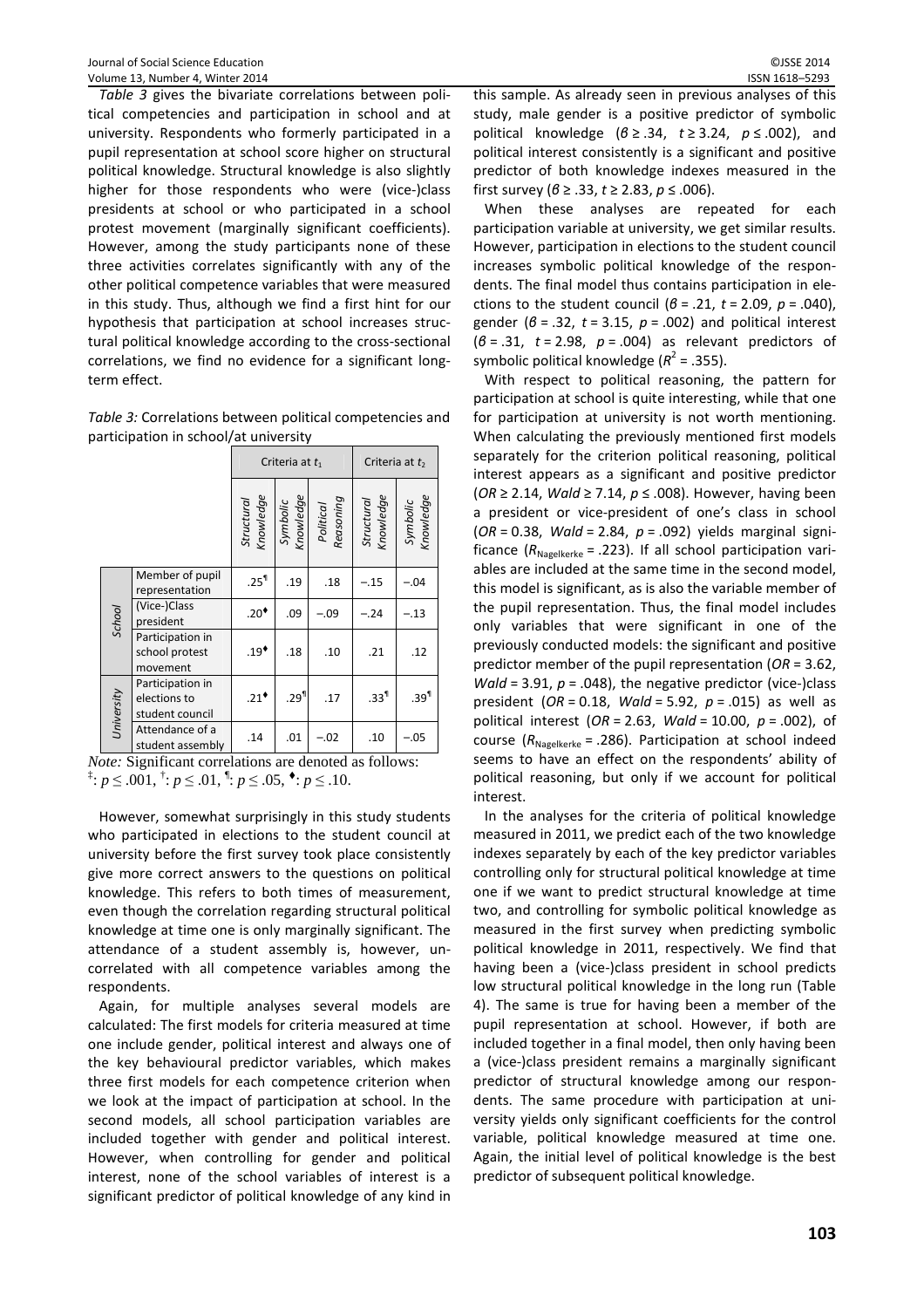|                                                 |                     | Structural Political Knowledge (t2) |                     |      |                     |      |  |  |
|-------------------------------------------------|---------------------|-------------------------------------|---------------------|------|---------------------|------|--|--|
|                                                 | OR                  | Wald                                | <b>OR</b>           | Wald | OR                  | Wald |  |  |
| Member<br>of pupil<br>"represent<br>-tation"    | $0.14$ <sup>1</sup> | 4.14                                |                     |      | 0.27                | 1.61 |  |  |
| (Vice-<br>)Class<br>president                   |                     |                                     | $0.11$ <sup>1</sup> | 4.95 | $0.17$ <sup>*</sup> | 2.72 |  |  |
| Structural<br>political<br>knowledge<br>$(t_1)$ | $2.92^{+}$          | 7.81                                | $2.72^{+}$          | 7.99 | $3.24$ <sup>+</sup> | 8.66 |  |  |
| $R_{\text{Nage}$ lkerke                         | .349                |                                     | .381                |      | .423                |      |  |  |

*Note:* Significant Odds Ratios are denoted as follows: <sup>‡</sup>:  $p \le .001$ , <sup>†</sup>:  $p \le .01$ , <sup>¶</sup>:  $p \le .05$ , <sup>◆</sup>:  $p \le .10$ .

# **4.4 Media consumption as a predictor of political competence**

The media takes a special role in the prediction of political competence, because it can be used purposefully in classrooms as well as outside school. Political media consumption may at any rate be considered to be some sort of political participation. So do the media and the images it provides increase rather symbolic than structural political knowledge? Is there a substantial difference among broadsheets and tabloids or between public versus private broadcasting?—In the present study, the use of newspapers and the Internet correlate positively with both knowledge indexes at time one, though only marginally for structural knowledge and newspapers (Table 5). A closer look reveals that significant results for newspapers at time one are probably due to the aggregation of single items on reading newspapers for the purpose of political information. One exemption is political reasoning, which is higher for respondents who read broadsheet as well as weekly newspapers.

Except a significant and positive correlation between symbolic knowledge and newspapers, which probably arises from the use of tabloids, as well as a marginally significant and negative correlation between structural knowledge and television, which is due to watching private broadcasting, none of the indexes of media consumption yields a significant correlation with any of the political knowledge indexes at time two. However, the correlation for reading tabloids with symbolic political knowledge, already of moderate strength at the first measurement, gains significance at time two.

*Table 5:* Bivariate correlations between political competencies and media consumption

| competencies and meala consumption |                         |                       |                        |                            |                       |  |  |
|------------------------------------|-------------------------|-----------------------|------------------------|----------------------------|-----------------------|--|--|
|                                    | Criteria at $t_1$       |                       |                        | Criteria at t <sub>2</sub> |                       |  |  |
|                                    | Structural<br>Knowledge | Symbolic<br>Knowledge | Political<br>Reasoning | Structural<br>Knowledge    | Symbolic<br>Knowledge |  |  |
| <b>Newspapers</b>                  | $.20\leftarrow$         | .29 <sup>1</sup>      | .22                    | $-.16$                     | .39 <sup>1</sup>      |  |  |
| <b>Tabloids</b>                    | $-.07$                  | $-.00$                | .33                    | $-.17$                     | .52 <sup>1</sup>      |  |  |
| <b>Broadsheets</b>                 | .02                     | .18                   | $.44^{\dagger}$        | .28                        | .28                   |  |  |
| Local dailies                      | .08                     | .01                   | $-.26$                 | $-.15$                     | .08                   |  |  |
| Weeklies                           | .14                     | .12                   | $.29*$                 | $-.10$                     | .30                   |  |  |
| <b>Television</b>                  | $-.02$                  | .03                   | .00                    | $-.35*$                    | $-.21$                |  |  |
| Public<br>broadcasting             | .01                     | $.20^{\bullet}$       | $-.08$                 | $-.08$                     | .15                   |  |  |
| Private<br>broadcasting            | $-.31$ <sup>+</sup>     | $-.44^{\dagger}$      | $-.06$                 | $-.62$ <sup>*</sup>        | $-.31$                |  |  |
| Radio                              | $-.03$                  | $-.08$                | $.23*$                 | .14                        | $-.27$                |  |  |
| <b>Internet</b>                    | $.33^{+}$               | .34 <sup>T</sup>      | .20                    | .21                        | .01                   |  |  |

*Note:* Significant correlations are denoted as follows: <sup>‡</sup>: *p* ≤ .001, <sup>†</sup>: *p* ≤ .01, <sup>¶</sup>: *p* ≤ .05, <sup>◆</sup>: *p* ≤ .10.

The present insignificance of watching television- except the already mentioned marginally significant, negative correlation with structural knowledge at time two—is apparently caused by putting together public and private broadcasting: for the students under investigation, both variables tend to have converse algebraic signs. Among the respondents, consuming political information via private broadcasting obviously results in less political knowledge of any kind. For structural political knowledge, this relation even holds in the panel analysis. Public broadcasting seems to be without an effect on the political competencies of the study participants, though a trend exists according to which those respondents who watch political news on public television perform better regarding symbolic political knowledge.

In sum, yet there is only marginal evidence that the respondents' symbolic political knowledge but not their structural knowledge is affected by the mass media. Correlations with specific types of newspapers do not yet really support our assumption either, even though we find differences between tabloids and broadsheets as well as between public versus private broadcasting that to some extent can be reinterpreted in favour of the hypothesis in that private broadcasting is negative for political knowledge.

Multiple regression analyses yield similar results to those conducted in the previous sections. The first models include three predictor variables: gender, political interest and for each political knowledge variable measured in 2010 as a criterion also one key predictor, i.e. one model also includes the use of newspapers, another model the use of television, one the radio and the last model one accounts for the Internet. All models only result in the consistent positive significance of political interest (*β*s ≥ .33, *t*s ≥ 2.58, *p*s ≤ .012), as well as in higher symbolic political knowledge among male respondents (*β*s ≥ .31, *t*s ≥ 2.97,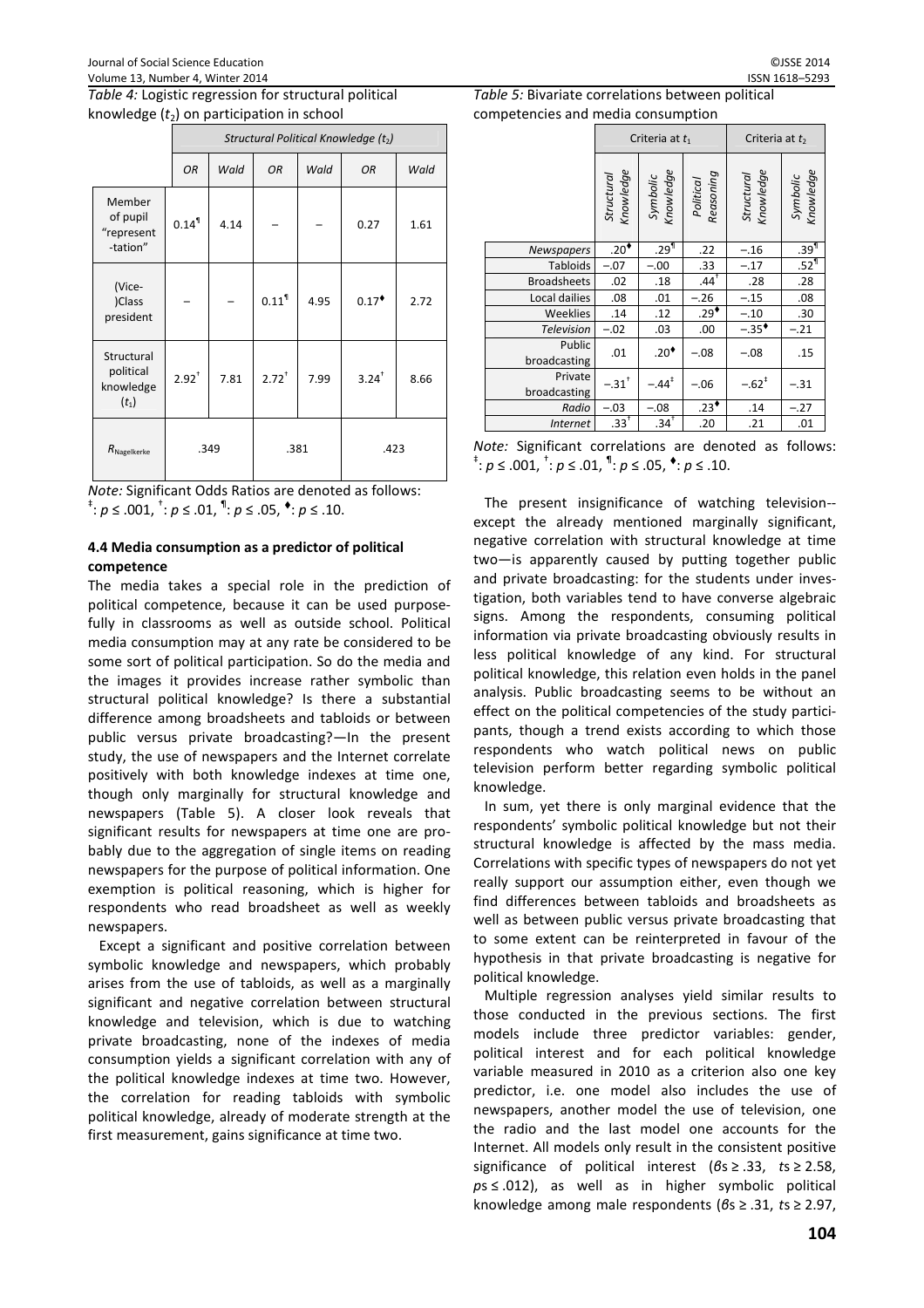*ps* ≤ .004). The second models regress the respective knowledge indexes on all four media variables, gender and political interest, but the mentioned pattern does not change.

When looking at the *indicators* of reading political newspapers (tabloids, broadsheets, local dailies, weeklies) which are all included at the same time in an additional analysis controlling for gender and political interest, no interesting result appears in the crosssectional analyses for time one. However, when political knowledge is regressed on both *indicators* of television and the two control variables, we find that watching political news on private television significantly decreeses the political knowledge of the study participants, and primarily symbolic political knowledge (Table 6).

Table 6: Linear regression for political knowledge  $(t_1)$  on television

|                          | <b>Structural Political</b><br>Knowledge<br>$\beta$ |         | <b>Symbolic Political</b><br>Knowledge |         |  |
|--------------------------|-----------------------------------------------------|---------|----------------------------------------|---------|--|
|                          |                                                     |         | R                                      |         |  |
| Public<br>broadcasting   | $-.13$                                              | $-1.24$ | .07                                    | 0.78    |  |
| Private<br>broadcasting  | $-.21$ <sup>*</sup>                                 | $-1.98$ | $-.31$ <sup>+</sup>                    | $-3.34$ |  |
| Political interest       | $.39^{+}$                                           | 3.39    | $.31^+$                                | 3.07    |  |
| Gender (female/<br>male) | .13                                                 | 1.17    | $.28^{+}$                              | 2.84    |  |
| $R^2$                    | .275                                                |         | .429                                   |         |  |

*Note:* Standardised coefficients; significant coefficients are denoted as follows: <sup>‡</sup>:  $p \le 0.001$ , <sup>†</sup>:  $p \le 0.01$ , <sup>¶</sup>:  $p \le 0.05$ ,  $\bullet$ : *p* ≤ .10.

Neither index variable in any of the models conducted in the same vein as above is able to predict the political reasoning of the students that were surveyed, except political interest (*OR* ≥ 1.97, *Wald* ≥ 5.61, *p* ≤ .018). However, by looking at the four *indicators* of reading newspapers which are again altogether introduced in an additional model, it appears that local newspapers as well as broadsheets are significant predictors of political reasoning among respondents, even if the control variables gender and political interest are included. When excluding all insignificant predictors from this model, local dailies still predict a low ability of political reasoning (*OR* = 0.27, *Wald* = 4.79, *p* = .029), while those respondents who read broadsheets tend to gain a higher ability of political reasoning (*OR* = 3.12, *Wald* = 3.74, *p* = .053). Political interest predicts a high ability of political reasoning of the study participants (*OR* = 2.11, *Wald* = 6.37,  $p = .012$ ;  $R_{Nagelkerke} = .279$ ). Hence, broadsheets that are meant to be more thorough in their reports increase political reasoning, which we would perhaps have expected, even though the negative effect of local daily newspapers is insofar surprising as we do not find a similar result for tabloids which we might expect to be more superficial than local dailies.

With respect to political knowledge measured at time two, only one analysis is worth mentioning: respondents

who watch political news on private broadcastings (*OR* = 0.21, *Wald* = 3.84, *p* < .050) have lower structural political knowledge, while structural knowledge from time one (*OR* = 1.80, *Wald* = 3.56, *p* = .059) tends to yield higher political knowledge across time. Public broadcasting does not have an effect on the respondents' knowledge (*OR* = 0.66, *Wald* = 0.24,  $p = .621$ ) ( $R_{Nagger} = .328$ ). This result is at least somewhat congruent with our assumption that political knowledge would not be improved by the use of private television.

#### **4.5 Comparative summary**

In summary, it seems that political action is more likely to be a consequence rather than a precursor of political competencies among the study participants. In the present sample, voting correlates with structural political knowledge, and conventional political action correlates with symbolic political knowledge in the second survey. There is, however, no indication that political action increases levels of political knowledge among respondents when accounting for control variables, which is not in support of our hypothesis.

Although having been a member of the pupil representtation correlates positively with structural political knowledge in the first survey, together with the variable (vice-)class president it apparently reduces the structural political knowledge of the students that were surveyed in the long run. This is surprising since we expected the reverse pattern, i.e. we assumed schools to facilitate structural political knowledge. Although we already mentioned that formal learning in the classroom and active behaviour might have differential effects on variants of political knowledge. Participation in the elections to the student council at university increases the symbolic political knowledge of the respondents, but not their structural knowledge if we control for other variables.

With regard to the media consumption of the respondents, it is clear that watching political news on private broadcasting yields lower levels of political knowledge, particularly symbolic knowledge. We would not have expected that, though we also find a decrease in structural political knowledge in the long run. Significant bivariate correlations between the use of the Internet and both knowledge indexes at time one, as well as between reading newspapers (overall index) and symbolic knowledge in the first survey do not withstand if controls are considered.

As a consequence of these results, comparative analyses are conducted for symbolic political knowledge at time one in which symbolic knowledge is modelled on all variables that yielded significant regression coefficients in any of the analyses presented in the previous sections. These further analyses emphasize the importance of private broadcasting for reducing the symbolic knowledge of the study participants. As only watching private television remains a significant key predictor (*β* = –.32, *t* = –3.38, *p* = .001) when gender (*β* = .27,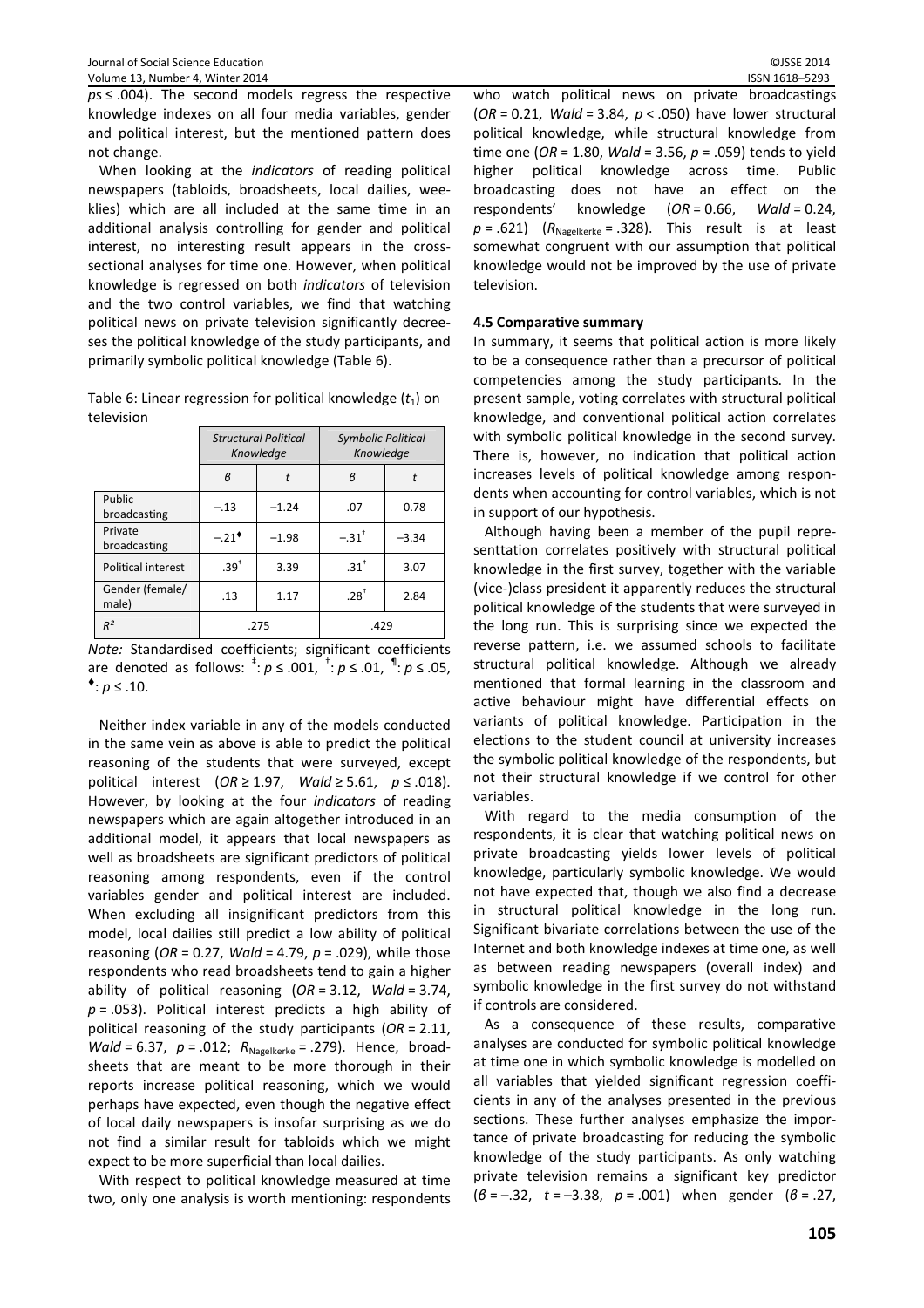*t* = 2.80, *p* = .007) and political interest (*β* = .33, *t* = 3.41, *p* = .001) are included into the analysis, the final model exists of three predictors ( $R^2$  = .424).

The same applies to structural political knowledge. The final model includes the use of private broadcasting for political information (*β* = –.24, *t* = –2.26, *p* = .027) and political interest (*β* = .38, *t* = 3.66, *p* < .001) as significant predictors  $(R^2 = .237)$ . No comparative analysis is conducted for the knowledge indexes of the second survey.

With regard to the political reasoning of the respondents, we have found that having voted and having been a (vice-)class president in school have negative effects, while former members of the pupil representation show a high ability of political reasoning. The role of their past conventional political participation is also positive, but not when controlling for other variables. Reading broadsheets also yields a higher level of political reasoning among the students surveyed, while reading local newspapers tends to affect this ability negatively.

| Table 7: Overall logistic regression for political reasoning |
|--------------------------------------------------------------|
| $(t_1)$                                                      |

|                                              | Model I    |      | Model II            |      | Model III           |      |
|----------------------------------------------|------------|------|---------------------|------|---------------------|------|
|                                              | OR         | Wald | OR                  | Wald | OR                  | Wald |
| Voting in<br>general<br>election<br>(2009)   | 0.75       | 0.12 | 0.39                | 0.96 |                     |      |
| Conventional<br>participation                | $5.33^{1}$ | 4.75 | 3.19                | 2.18 |                     |      |
| Member of<br>pupil<br>"represent-<br>tation" | $5.38^{1}$ | 4.88 | $4.68$ <sup>1</sup> | 4.03 | $4.08^*$            | 3.80 |
| (Vice-)Class<br>president                    | $0.17^{1}$ | 5.51 | $0.15$ <sup>1</sup> | 5.49 | $0.15$ <sup>1</sup> | 6.28 |
| <b>Broadsheets</b>                           | $5.06+$    | 7.10 | $3.45^{\dagger}$    | 3.68 | $3.28^*$            | 3.45 |
| Local dailies                                | $0.36^*$   | 2.70 | $0.31$ <sup>*</sup> | 3.13 | $0.31$ <sup>*</sup> | 3.52 |
| Political<br>interest                        |            |      | 2.20 <sup>1</sup>   | 4.58 | 2.73 <sup>1</sup>   | 6.27 |
| $R_{\text{Nage}$ lkerke                      | .359       |      | .424                |      | .490                |      |

Note: Standardised coefficients; significant coefficients are denoted as follows:  $\stackrel{\text{*}}{.}$  p  $\leq$  .001,  $\stackrel{\text{*}}{.}$  p  $\leq$  .01,  $\stackrel{\text{\$}}{.}$  p  $\leq$  .05,  $•: p ≤ .10.$ 

Hence, all these variables are included in an overall first model which aims to compare the effects of the just mentioned variables, in which only voting is not at least a marginally significant predictor of political reasoning (Table 7). In a second model, it is also accounted for political interest as this has consistently proven to be significant in the prediction of political reasoning. As a consequence, neither voting nor conventional political action are significantly related to the criterion. Therefore, both variables are excluded in a third and final model. This shows that political interest increases chances for higher political reasoning of the respondents. Two more variables are positive predictors of their ability of political reasoning, though only with marginal significance: member of the pupil representation at school as well as reading political news in broadsheets. Having been either class or vice-class president at school reduces chances for high political reasoning among the respondents when controlling for other variables, as well as reading local newspapers does at the significance level  $\alpha$  = .10. This again supports the previously reported interpretation that *political* behaviour is probably rather a consequence of political competence than vice versa.

#### **5 Discussion and outlook**

This paper aimed to analyse the influence of political participation in a wider understanding, i.e. including political media consumption and past activities at school and university, on different kinds of political knowledge and on political reasoning. The study reported here seeks to be a pilot study to identify variables that should be considered in future civic education research and wants to explore possible correlations between the just mentioned key variables. This comprises the question whether the media or active political participation are more important in the prediction of political knowledge and of the ability of political reasoning. Which requirements and challenges for subsequent studies have been identified? – Now let us have a look at how the results relate to the hypotheses of this study first.

## **5.1 Interpretation with reference to the hypotheses**

We assumed that primarily structural political knowledge would be achieved by active political participation (1b). Specifically, it was assumed that voting increases symbolic political knowledge whereas structural know-ledge might be more important with regard to party political participation. There were no specific assump-tions related to the ability of political reasoning, although this competence was hypothesized to be equally influenced by both, media consumption and political participation (2). However, the findings indicate that at least political participation does not affect political knowledge and political reasoning among the study participants when we control for political interest. Although voting and structural political knowledge correlate significantly, as conventional political action correlates with political reasoning and symbolic political knowledge—exactly the opposite of our expectation–, it is more likely that these political competencies motivate the political participation of the respondents, in particular conventional action. Part of our first hypothesis (1b), thus, could not be validated. Future research should focus on the prediction of specific kinds of political action by political knowledge and examine the long-term relationship between both kinds of political knowledge and the four kinds of political action: maybe voting behaviour is predicted by symbolic political knowledge but increases structural knowledge after-wards, and conventional participation can be explained by structural political knowledge though improving the level of symbolic knowledge?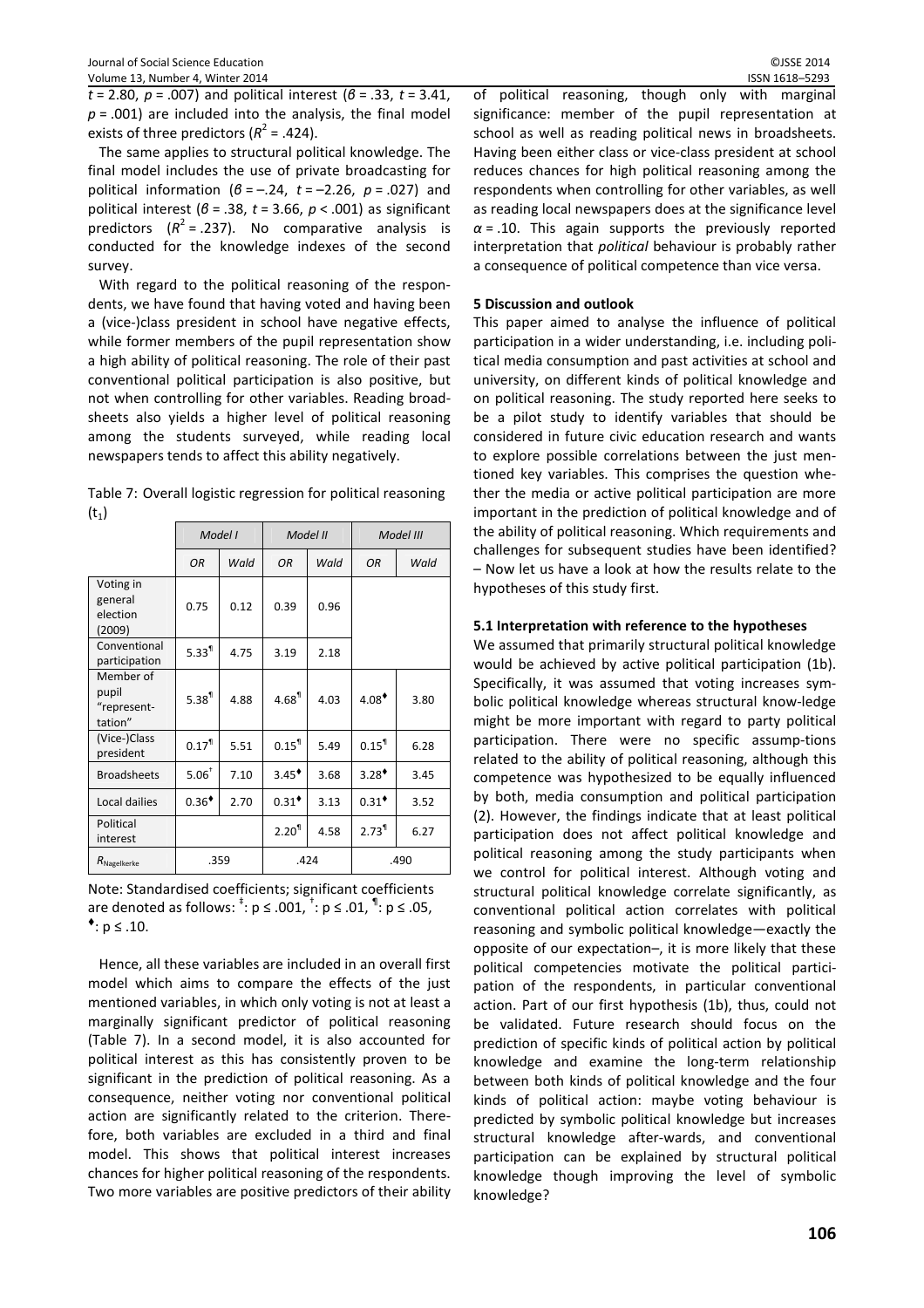It was also expected that participation at school or university might be positive for structural political knowledge (1c). This was justified by the role schools play in formal civic education, but there was also a plausible justification for the counterhypothesis that structural knowledge would primarily be acquired through school lessons, whereas actually getting active could support symbolic political knowledge. What we find is, firstly, that participation in school and at university seems to influence the political competencies of the students under investigation. At least bivariate analyses support the hypothesis that participation in school is positive for structural political knowledge. Conversely, having been a (vice-)class president at school predicts a low level of structural political knowledge in the second survey. This might be the case because these students started on a higher level of structural knowledge, but they are forgetting things about political structures so that their level of knowledge will become more equal to that of people who had not been a (vice-)class president in school. Participation in elections to the student council at university is positively related with both knowledge indexes in this study, though it does not predict increases in the second survey.

Since it is easier to achieve symbolic political knowledge by just absorbing political information by accident, e.g., when watching television or listening to the radio, we also assumed the media primarily to influence symbolic political knowledge positively (1a). In particular, we expected that broadsheets and public broadcasting would be the most positive predictors among the mass media, while we were not certain if watching private television might even be without any positive effect on political knowledge. The Internet was hypothesized to have the strongest impact on knowledge gains between both surveys.

Although this hypothesis is falsified in many instances, we nevertheless find some indication for it. In bivariate analyses, the symbolic political knowledge of the respondents is positively and significantly correlated with newspaper consumption, watching political news on public broadcasting and using the Internet. However, the Internet is also significantly and positively correlated with their structural political knowledge. A somewhat unexpected finding is, however, the negative effect of private broadcasting on the students' political knowledge, even though we were ready to find zero effect. This is the only type of media consumption which stays significant in multiple analyses; and especially the finding that watching political news on commercial television reduces the chances of the respondents for gaining much structural political knowledge over time when we control for other variables is staggering. This might be interpreted in terms of the hypothesis only in that the negative effect persists merely with regard to the structural political knowledge of the respondents. Hence, those students who watch less political news on commercial television have better chances to gain higher structural political knowledge.

These are important findings as they may hint at media which could possibly be used efficiently in civics classes at school. Although our evidence is not yet conclusive, civics teachers may probably be advised carefully to choose the media they want to use for educational purposes in their classes. We must not conclude that every program on screen is "good" versus "bad" for educational purposes if it is a public versus private broadcasting program, and we may expect that teachers do always select the media they use at school very carefully. They might nevertheless be more thoughtful if they want to show programs coming from commercial television, and they would perhaps decide in favour of broadsheets compared to other newspapers (but see also below), though the teacher's didactical skills and efforts may in any case be more important than the distinction between one specific medium versus another. Finally, the Internet seems to provide a potential for facilitating political competencies, but here more research about the specific methods of usage that may help establishing those skills is needed and probably proper strategies for adequate uses of the Internet in support of political competencies need to be developed.

The second hypothesis is not fully falsified. Although it was less precise in its prediction, there is in fact rather supporting evidence for it. While political action is more likely to be a consequence of the respondents' political reasoning, multiple analyses show that participation as a pupil in school affects their reasoning ability. Whereas study participants who had been (vice-)class president in school have a lower ability of political reasoning, those who were a member of the pupil representation tend to achieve a higher ability. It is possible that those activities facilitate political reasoning skills due to a higher need to justify one's position reasonably in a pupil representtation.

Furthermore, respondents who read broadsheets are more likely to achieve a high level of political reasoning, whereas readers of local daily newspapers tend to underperform with respect to political reasoning in this study. These findings hold even when controlling for political interest. The first we would probably ascribe to potentially thorough analyses and possibly more balanced discussions of politics that students can find in broadsheets. The negative effect of local newspapers is surprising, but could perhaps be attributed to the fact that those papers may be more likely to report about local events and local politics, of which the latter was not appropriately measured in the present study. Students' focus on their local environment and the consumption of local newspapers might lead to proper knowledge about local politics and, thus, be underestimated in this study. It is also worth mentioning that political reasoning is the only criterion which does not at least marginally signifycantly correlate with the Internet usage of the respondents, but marginally significant and positive bivariate correlations exist between political reasoning and two other media, i.e. the consumption of political news via radio and by reading weekly newspapers and/or weekly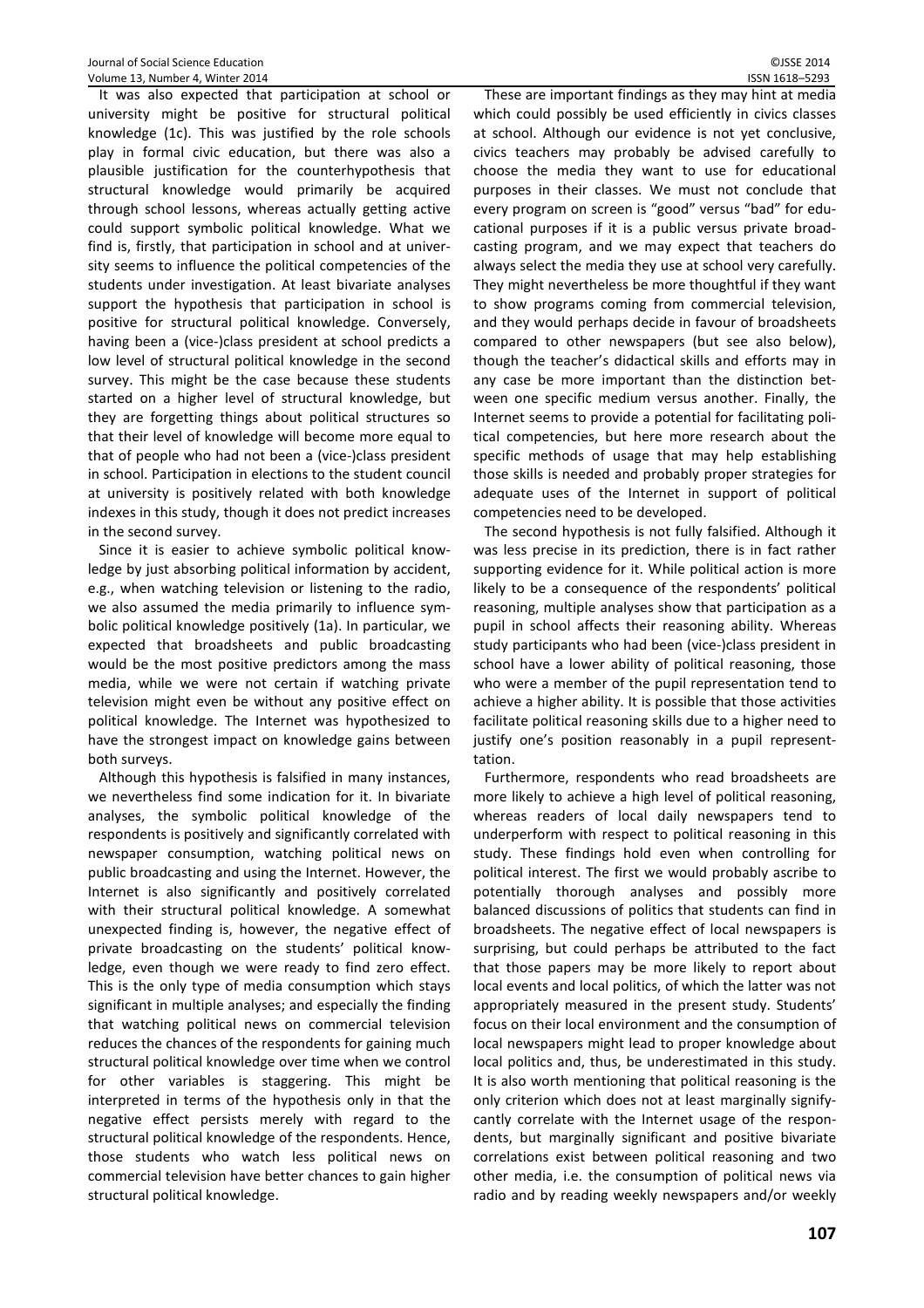newsmagazines. In any case, results are more balanced for the political reasoning of the surveyed people compared with their political knowledge. Hence, we may conclude that the second hypothesis is supported and that it is important to measure student participation and their media consumption.

## **5.2 Limitations**

Besides these interpretations, there are some constraints which need to be considered when assessing the significance of our pilot study. First of all, not all hypotheses were affirmed. A reason for this could emerge from third variables which apparently are more important than those considered in this study. These third variables might, for instance, include familial sociallization, social relationships and networks as well as general cognitive skills. Political interest is a significant and positive predictor of any political competence, and male gender also affects the symbolic political knowledge of the respondents positively. This in conjunction with the relatively small sample makes it hard for bivariate correlations—which we do in fact find—to persist. It is reasonable to assume that political interest might be a precondition for political action as well as political media consumption if we consider the literature on increasing political knowledge gaps caused by differrential media usage (e.g., Gibson & McAllister, 2011; Wei & Hindman, 2011). Therefore, it is not surprising that significant bivariate relationships do not often persist in multiple analyses. The more meaningful are predictors that we found to be important even under control of political interest given the rather weak statistical power.

One constraint of the present study certainly is the small sample, particularly the small panel sample. As a consequence, some variables had to be dichotomised due to non-normal distributions. Dichotomisation might, however, yield other constrictions. In bivariate analyses, the application of adequate correlation techniques helped to deal with this limitation, and appropriate multiple techniques were applied, too. A larger sample with normally distributed variables that do not need dichotomisation would nevertheless be an improvement in future research. In particular with regard to panel analyses, a larger sample would also enable us to evaluate the net effect of political participation on political knowledge. This would also help to disentangle the mentioned spiral effect, where for instance symbolic political knowledge might increase the likelihood that people cast a ballot in a political election and in turn does affect their structural political knowledge indirectly, which then might increase the likelihood that they participate in conventional political action and so on. Moreover, a larger sample could cover a more diverse group of study participants instead of surveying only university students.

Another restriction probably comes directly from the measurement of media consumption. Instead of asking for "verbal" categories, future research will use "numeric" categories that allow not only for better interpretations of responses, but also for a theoretically (and empirically) driven aggregation of categories. For example, it could be asked for the amount someone spends on watching news on television per day, or we might ask about how many days in a week people read about politics in newspapers. This will probably ease dealing with problematic distributions.

# **5.3 Outlook and conclusion**

The current study aimed to get insights in possible relationships between political competencies, especially political knowledge, and its possible precursors political action and political media consumption. It shows that longitudinal studies are important to examine the causal relationship between political competence and political behaviour and that it might be helpful to distinguish between differential effects of different kinds of political behaviour in the prediction of structural and symbolic political knowledge. In addition, it also suggests that future research should be aware that media are diverse, even television or newspapers may require differentiated consideration: public television can yield different effects than private broadcasting, and tabloids might not have the same importance for political knowledge as broadsheets do. Consequently, our first conclusion would be that we should precisely measure in which ways people participate in political action and which media outlets they use. Moreover, we might even think of asking respondents if they actively seek political information or if they just consumed political information by accident and without intention to do so. Our results also indicate that at least with regard to political reasoning versus political knowledge, we will probably find differential effects of various predictor variables. As we found somewhat unexpected correlations between voting and structural political knowledge on the one hand, and between conventional participation and symbolic knowledge on the other hand, it is also reasonable trying better to understand the relationships between different facets of political knowledge and political activities and their interplay. This is a question which needs to be answered.

The author's future research will, of course, rely on a larger sample, but the measurement of the extent of political media consumption will be modified as well. This particularly concerns the value labels used for measuring the frequency of media usage. Asking for the amount someone spends on consuming political news or how many days in a week people read or watch about politics is apparently much more meaningful than only asking for verbal responses such as "often", "very often" etc. It is furthermore necessary to extent this research to a more comprehensive or at least different population. Here we were interested in the effects on highly educated people which may explain some unexpected findings; but will these results hold if we include people who do not go to university? This is by no means unlikely as education usually increases the likelihood of a person to be politically active and which also means these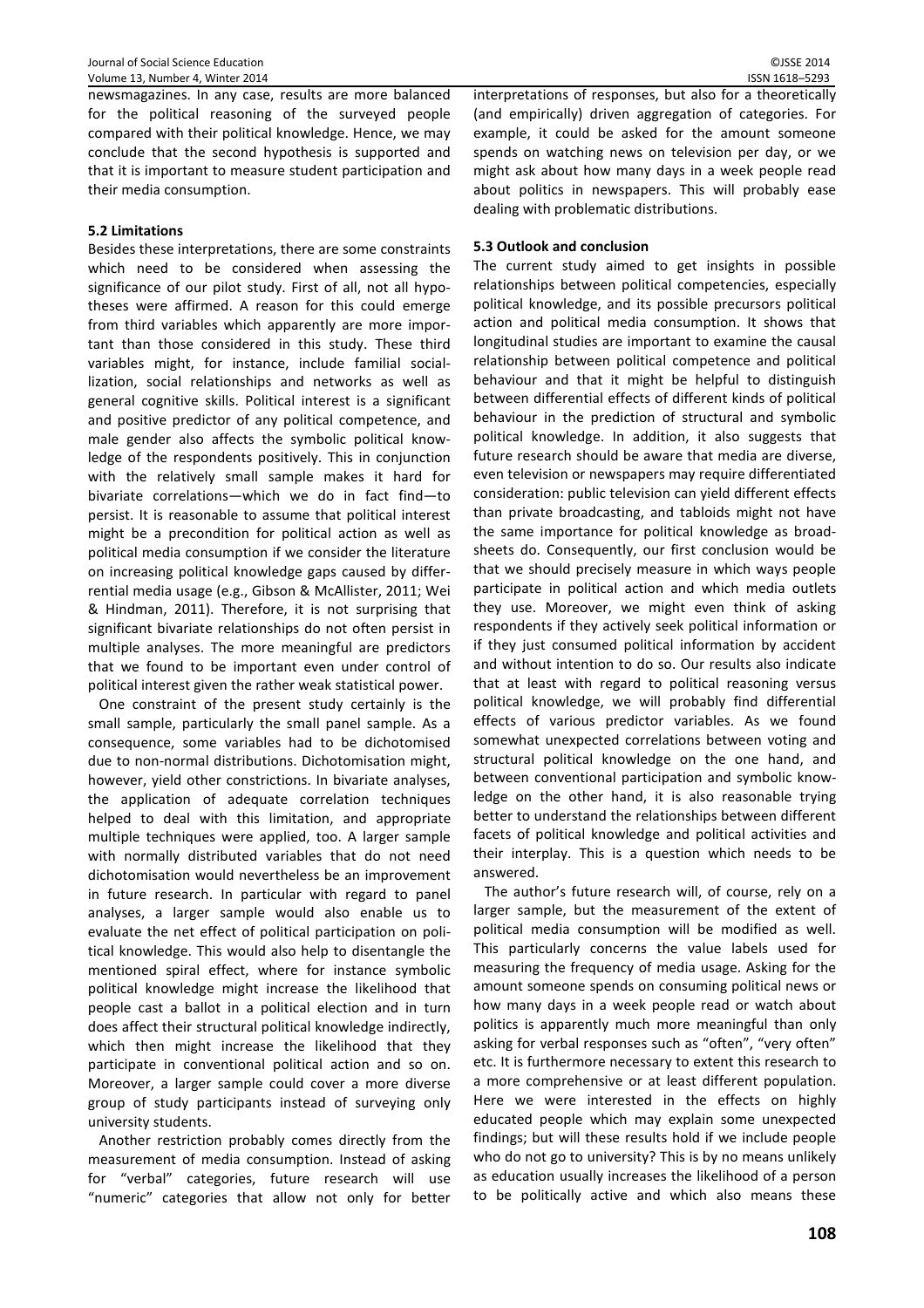people achieve higher levels of political knowledge (e.g., Galston, 2001; Mayer, 2011).

Recalling the rather insignificant role of the radio as a source of political knowledge in our study, we may even address another recent measurement issue: Symbolic political knowledge can probably be measured using facial recognition techniques where respondents are shown pictures of politicians and have to state their names (e.g., Wiegand, 2013). This would also be possible with campaign slogans or campaign posters and perhaps improve the measurement of symbolic knowledge considerably, not to speak of the variation in survey format which may be a welcome diversion for study participants when completing a questionnaire.

Eventually, we must not conclude that every television program is "good" for educational purposes if it is on public broadcasting, or "bad" for political education if it is on private television. We sure can expect that teachers do always select the media they use in their classes wellthought-out. In general, they might prefer some media against others, but in the classroom their didactical skills and efforts are probably more important than the mere distinction between specific types of media. We also found the Internet to have a potential for facilitating political competencies, but here more research and the development of proper strategies for adequate uses of the Internet in support of political competencies are needed.

To sum up this study, political action is probably rather a consequence than a condition of political competencies, though the interplay between various political activities, symbolic as well as structural knowledge need to be disentangled in a larger longitudinally designed study. Active involvement in school and participation at university are important in the prediction of political competencies—particularly pupil representations, student parliaments etc. seem to be helpful in order to raise profound political competencies. These effects may decline the more time passes since students have left school, but the retrospective information about past participation at school needs to be considered. Schools do not only convey political knowledge in civics lessons, they also help facilitating political competence by supporting student participation. As every democratic society needs a politically competent and engaged citizenry, further research needs to determine how the provision of political action opportunities can also help to raise the levels of political knowledge and reasoning.

The mass media do also play a role in the acquisition of political competencies, but we need carefully to decide how we want to measure the frequency or amount of political media consumption. Moreover, it comes without surprise that the kind of media and the medium have to be considered. Apparently, commercial broadcasting might inhibit political knowledge acquisition; newspapers are still very likely to be important factors in the acquirement of political competencies; radio may perhaps be disregarded—even though it is not just music –and, thus, allow the use of new formats to measure

political knowledge; and the Internet needs further attention. There is much more to consider when analysing media impacts in the future and finding methods how to reduce political knowledge gaps. Here the Internet is particularly important as it provides a mixture of all other media and allows people easily to *get active*: TV as well as radio recordings; online releases of the print versions of newspapers; online newsmagazines; websites of politicians, political parties and institutions; interactive blogs; and even more.

#### **References**

Almond, Gabriel A.; Verba, Sidney (1965). The Civic Culture. Political Attitudes and Democracy in Five Nations. Boston: Little, Brown and Co.

Amadeo, Jo-Ann; Torney-Purta, Judith; Lehmann, Rainer; Husfeldt, Vera; Nikolova, Roumiana (2002). Civic Knowledge and Engagement. An IEA Study of Upper Secondary Students in Sixteen Countries. Amsterdam: IEA.

Andreas, Heinz; Groß, Hermann; Jung, Günter; Schreiber, Bernd (2006). Handlungswissen Politik. Lern- und Arbeitsheft für die Lernbausteine 4 und 5. Troisdorf: Bildungsverlag EINS.

Atkin, Charles K.; Galloway, John; Nayman, Oguz B. (1976). News media exposure, political knowledge and campaign interest. In: Journalism & Mass Communication Quarterly, Vol. 53, No. 2, 231-237.

Balch, George I. (1974). Multiple indicators in survey research: The concept 'sense of political efficacy'. In: Political Methodology, Vol. 1, No. 2, 1-43.

Barabas, Jason; Jerit, Jennifer (2009). Estimating the Causal Effects of Media Coverage on Policy-Specific Knowledge. In: American Journal of Political Science, Vol. 53, No. 1, 73-89.

Barnes, Samuel H.; Kaase, Max; Allerbeck, Klaus R.; Farah, Barbara G.; Heunks, Felix; Inglehart, Ronald; Jennings, M. Kent; Klingemann, Hans D.; Marsh, Alan; Rosenmayr, Leopold (1979). Political Action. Mass Participation in Five Western Democracies. Beverly Hills/London: Sage.

Campbell, Angus; Gurin, Gerald; Miller, Warren E. (1954). The Voter Decides. Evanston/White Plains: Row, Peterson and Company.

Chaffee, Steven; Frank, Stacey (1996). How Americans get political information: Print versus broadcast news. In: Annals of the American Academy of Political and Social Science, No. 546, 48-58.

Davies, Lynn; Williams, Christopher; Yamashita, Hiromi; Ko Man-Hing, Aubrey (2006). Inspiring Schools. Incomes and Outcomes. Taking Up the Challenge of Pupil Participation. London: Carnegie Young People Initiative/Esmée Fairbairn Foundation. (www.carnegieyouth.org.uk) retrieved 01/02/2014.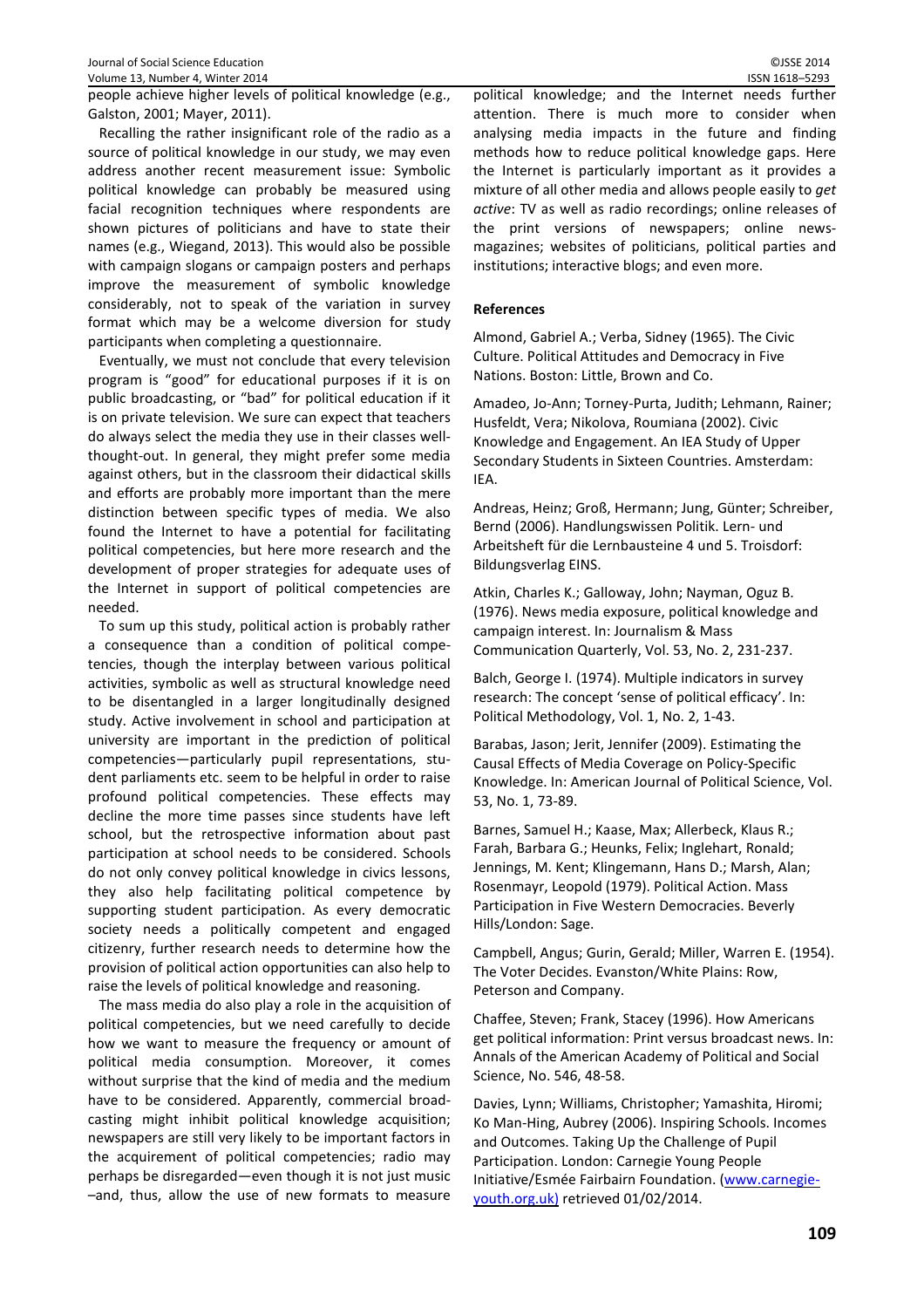Delli Carpini, Michael X.; Keeter, Scott (1991). Stability and change in the U.S. public's knowledge of politics. In: Public Opinion Quarterly, Vol. 55, No. 4, 583-612.

Delli Carpini, Michael X.; Keeter, Scott (1996). What Americans Know About Politics and Why it Matters. New Haven: Yale University Press.

Detjen, Joachim (2013). Politische Bildung. Geschichte und Gegenwart in Deutschland. (2nd ed.) München/Wien: Oldenbourg.

de Vreese, Claes H.; Boomgaarden, Hajo (2006). News, political knowledge and participation: The differential effects of news media exposure on political knowledge and participation. In: Acta Politica, Vol. 41, No. 4, 317- 341.

Eveland, William P., Jr.; Dunwoody, Sharon (2001). User control and structural isomorphism or disorientation and cognitive load? Learning from the Web versus print. In: Communication Research, Vol. 28, No. 1, 48-78.

Fend, Helmut (1991). Identitätsentwicklung in der Adoleszenz. Lebensentwürfe, Selbstfindung und Weltaneignung in beruflichen, familiären und politischweltanschaulichen Bereichen. Entwicklungspsychologie der Adoleszenz in der Moderne, Vol. II. Bern: Huber.

Fischer, Arthur (1997). Engagement und Politik. In: Jugendwerk der Deutschen Shell (Ed.). Jugend '97. Zukunftsperspektiven. Gesellschaftliches Engagement. Politische Orientierungen. Opladen: Leske + Budrich, 303-341.

Fowler, James H.; Baker, Laura A.; Dawes, Christopher T. (2008). Genetic variation in political participation. In: American Political Science Review, Vol. 102, No. 2, 233- 248.

Fraile, Marta (2011). Widening or reducing the knowledge gap? Testing the media effects on political knowledge in Spain (2004-2006). In: The International Journal of Press/Politics, Vol. 16, No. 2, 163-184

Fraile, Marta; Iyengar, Shanto (2014). Not all news sources are equally informative: A cross-national analysis of political knowledge in Europe. In: The International Journal of Press/Politics, Vol. 19, No. 3, 275-294.

Gabriel, Oscar W. (2008). Politische Einstellungen und politische Kultur. In: Gabriel, Oscar W.; Kropp, Sabine (Eds.). Die EU-Staaten im Vergleich: Strukturen, Prozesse, Politikinhalte. (3rd ed.) Wiesbaden: VS, 181-214.

Gaiser, Wolfgang; Gille, Martina; de Rijke, Johann (2010). Bürgerschaftliches Engagement und Verantwortungsübernahme bei 18- bis 33-Jährigen. Ergebnisse des DJI-Survey 2007. In: Betz, T.; Gaiser, W.; Pluto, L. (Eds.). Partizipation von Kindern und Jugendlichen. Forschungsergebnisse, Bewertungen, Handlungsmöglichkeiten. Schwalbach/Ts.: Wochenschau, 57-75.

Galston, William A. (2001). Political knowledge, political engagement, and civic education. In: Annual Review of Political Science, Vol. 4, 217-234.

Galtung, Johan; Ruge, Mari H. (1965).The structure of foreign news. The presentation of the Congo, Cuba and Cyprus crises in four Norwegian newspapers. In: Journal of Peace Research, Vol. 2, No. 1, 64-90.

Gidengil, Elisabeth; Blais, André; Nevitte, Neil; Nadeau, Richard (2004). Citizens. Vancouver: UBC.

GPJE [= Gesellschaft für Politikdidaktik- und politische Jugend- und Erwachsenenbildung] (2004). Nationale Bildungsstandards für den Fachunterricht in der Politischen Bildung an Schulen. Ein Entwurf. (2nd. ed.) Schwalbach/Ts.: Wochenschau.

Greve, Anke; Köller, Olaf; Lehmann, Rainer; Radalewski, Melanie; Wilhelm, Oliver (2009). Bereitstellung eines pilotierten und normierten Aufgabenpools für ein standardisiertes Testsystem zum Ausbildungsstand von Teilnehmenden am Orientierungskurs im Rahmen des Zuwanderungsgesetzes (ZuwG) 2008 sowie eines Itempools für ein standardisiertes Testsystem im Rahmen des Einbügerungstests. Abschlussbericht. Berlin: IQB.

Grönlund, Kimmo; Milner, Henry (2006). The determinants of political knowledge in a comparative perspective. In: Scandinavian Political Studies, Vol. 29, No. 4, 386-406.

Hahn, Carole (2010). Comparative civic education research: What we know and what we need to know. In: Citizenship Teaching and Learning, Vol. 6, No. 1, 5-23.

Hatemi, Peter K.; Medland, Sarah E.; Morley, Katherine I.; Heath, Andrew C.; Martin, Nicholas G. (2007). The genetics of voting: An Australian twin study. In: Behavior Genetics, Vol. 37, No. 3, 435-448.

Holtz-Bacha, Christina; Norris, Pippa (2001). "To entertain, inform, and educate": Still the role of public television. In: Political Communication, Vol. 18, No. 2, 123-140.

Horstmann, Reinhold (1991). Medieneinflüsse auf politisches Wissen. Zur Tragfähigkeit der Wissenskluft-Hypothese. Wiesbaden: DUV.

Hoskins, B.; Villalba, E.; van Nijlen, D.; Barber, C. (2008). Measuring Civic Competence in Europe. A Composite Indicator Based on IEA Civic Education Study 1999 for 14 Years Old in School. Luxembourg: OPOCE.

Hoskins, Bryony L.; Barber, Carolyn; van Nijlen, Daniel; Villalba, Ernesto (2011). Comparing civic competence among European youth: Composite and domain-specific indicators using IEA civic education study data. In: Comparative Education Review, Vol. 55, No. 1, 82-110.

Hu, Li-tze; Bentler, Peter M. (1999). Cutoff criteria for fit indexes in covariance structure analysis: Conventional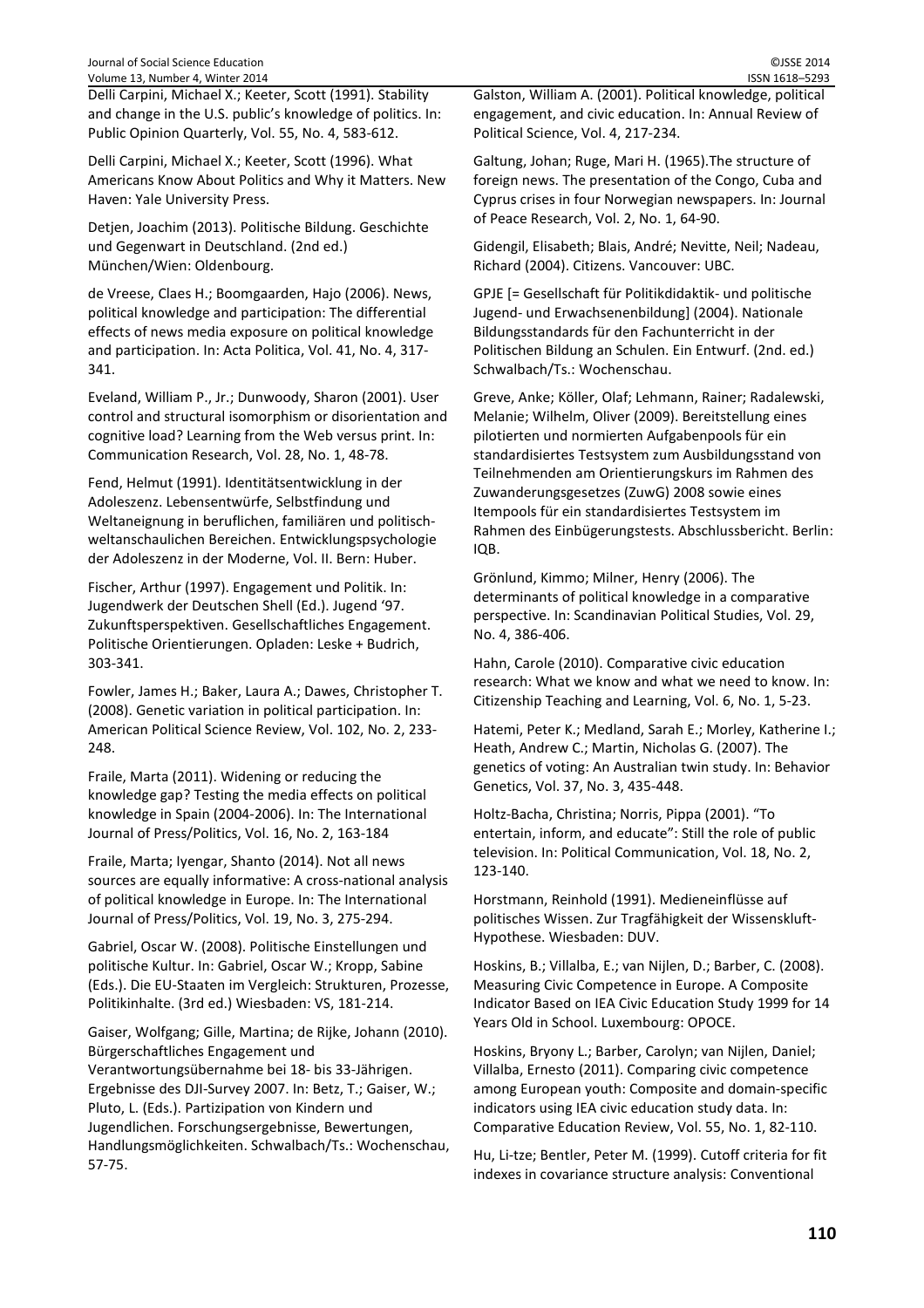Journal of Social Science Education ©JSSE 2014 Volume 13, Number 4, Winter 2014 **ISSN 1618–5293** ISSN 1618–5293

criteria versus new alternatives. In: Structural Equation Modeling, Vol. 6, No. 1, 1-55.

Ingrisch, Michaela (1997). Politisches Wissen, politisches Interesse und politische Handlungsbereitschaft bei Jugendlichen aus den alten und neuen Bundesländern. Eine Studie zum Einfluß von Medien und anderen Sozialisationsbedingungen. Regensburg: Roderer.

Isserstedt, Wolfgang; Middendorff, Elke; Kandulla, Maren; Borchert, Lars; Leszczensky, Michael (2010). Die wirtschaftliche und soziale Lage der Studierenden in der Bundesrepublik Deutschland 2009. 19. Sozialerhebung des Deutschen Studentenwerks durchgeführt durch HIS Hochschul-Informations-System. Bonn/Berlin: BMBF. (http://www.sozialerhebung.de/download/19/Soz19\_Ha upt\_Internet\_A5.pdf) retrieved 05/09/2014.

Jennings, M. Kent (1996). Political knowledge over time and across generations. In: Public Opinion Quarterly, Vol. 60, No. 2, 228-252.

Johann, David (2008). Probleme der befragungsbasierten Messung von Faktenwissen. In: Sozialwissenschaften und Berufspraxis, Vol. 31, No. 1, 53-65.

Johann, David (2012). Specific political knowledge and citizens' participation: Evidence from Germany. In: Acta Politica, Vol. 47, No. 1, 42-66.

Kaase, Max (1992). Politische Beteiligung. In: Schmidt, Manfred G. (Ed.). Die westlichen Länder. Lexikon der Politik, Bd. 3, edited by Dieter Nohlen. München: C. H. Beck, 340-346.

Kahne, Joseph; Crow, David; Lee, Nam-Jin (2013). Different pedagogy, different politics: High school learning opportunities and youth political engagement. In: Political Psychology, Vol. 34, No. 3, 419-441.

Keating, Avril; Benton, Tom; Kerr, David (2012). Evaluating the impact of citizenship education in schools. In: Print, Murray; Lange, Dirk (Eds.). Schools, Curriculum and Civic Education for Building Democratic Citizens. Rotterdam: Sense Publishers, 57-72.

Kim, Sei-Hill (2008). Testing the knowledge gap hypothesis in South Korea: Traditional news media, the Internet, and political learning. In: International Journal of Public Opinion Research, Vol. 20, No. 2, 193-210.

Krammer, Reinhard (2008). Kompetenzen durch Politische Bildung. Ein Kompetenz-Strukturmodell. In: Forum Politische Bildung (Ed.). Informationen zur Politischen Bildung 29. Innsbruck: Studien-Verlag, 5-14.

Krampen, Günter (1991). Entwicklung politischer Handlungsorientierungen im Jugendalter. Ergebnisse einer explorativen Längsschnittsequenz-Studie. Göttingen: Hogrefe.

Krampen, Günter (2000). Transition of adolescent political action orientations to voting behavior in early adulthood in view of a social-cognitive action theory

model of personality. In: Political Psychology, Vol. 21, No. 2, 277-297.

Kuhn, Hans P. (2006). Explaining gender differences in adolescent political and civic identity. The impact of the self-concept of political competence and value orientation. In: Sliwka, Anne; Diedrich, Martina; Hofer, Manfred (Eds.). Citizenship Education. Theory – Research – Practice. Münster: Waxmann, 59-72.

Luskin, Robert C.; Bullock, John G. (2011). "Don't know" means "don't know". DK responses and the public's level of political knowledge. In: Journal of Politics, Vol. 73, No. 2, 547-557.

Maier, Jürgen (2000). Politisches Interesse und politisches Wissen in Ost- und Westdeutschland. In: Falter, Jürgen; Gabriel, Oscar W.; Rattinger, Hans (Eds.). Wirklich ein Volk? Die politischen Orientierungen von Ost- und Westdeutschen im Vergleich. Opladen: Leske + Budrich, 141-171.

Maier, Jürgen (2009). Was die Bürger über Politik (nicht) wissen – und was die Massenmedien damit zu tun haben – ein Forschungsüberblick. In: Marcinkowski, Frank; Pfetsch, Barbara (Eds.). Politik in der Mediendemokratie. Wiesbaden: VS, 393-414.

Massing, Peter; Schattschneider, Jessica S. (2005). Aufgaben zu den Standards für die politische Bildung. In: GPJE (Ed.). Testaufgaben und Evaluationen in der politischen Bildung. Schwalbach/Ts.: Wochenschau, 23- 40.

Mayer, Alexander K. (2011). Does education increase political participation? In: The Journal of Politics, Vol. 73, No. 3, 633-645.

McAllister, Ian (2007). The Personalization of Politics. In: Dalton, Russell J.; Klingemann, Hans-Dieter (Eds.). The Oxford Handbook of Political Behavior. Oxford: Oxford University Press, 571-588.

McAllister, Ian; Gibson, Rachel K. (2011). How the Internet is driving the political knowledge gap. APSA 2011 Annual Meeting Paper. (http://ssrn.com/ abstract=1901895) retrieved 08/09/2014.

Milner, Henry (2002). Civic Literacy. How Informed Citizens Make Democracy Work. Hanover: University Press of New England.

Mondak, Jeffery J. (1999). Reconsidering the measurement of political knowledge. In: Political Analysis, Vol. 8, No. 1, 57-82.

Mondak, Jeffery J.; Hibbing, Matthew V.; Canache, Damarys; Seligson, Mitchell A.; Anderson, Mary R. (2010). Personality and civic engagement: An integrative framework for the study of trait effects on political behavior. In: American Political Science Review, Vol. 104, No. 1, 85-110.

Muthén, Bengt O. (2004). Mplus Technical Appendices. (3rd ed.) Los Angeles: Muthén & Muthén.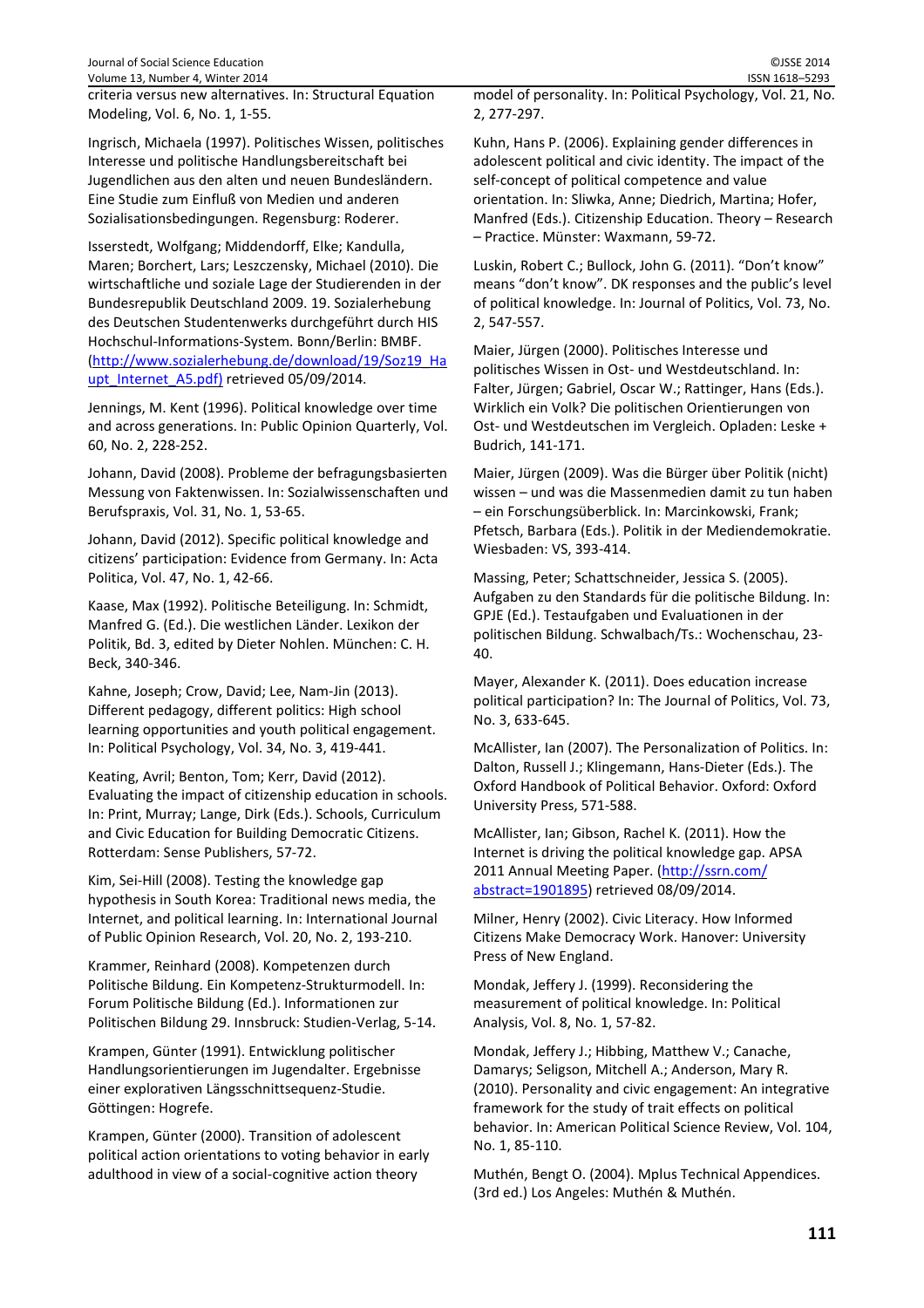Niedermayer, Oskar (2001). Bürger und Politik. Politische Orientierungen und Verhaltensweisen der Deutschen. Eine Einführung. Wiesbaden: Westdeutscher Verlag.

Niemi, Richard G.; Junn, Jane (1998). Civic Education. What Makes Students Learn? New Haven: Yale University Press.

Norris, Pippa (1996). Does television erode social capital? A reply to Putnam. In: PS: Political Science and Politics, Vol. 29, No. 3, 474-480.

Poynter Institute (2008) Eyetracking the News: A Study of Print and Online Reading.

(http://www.poynter.org/extra/Eyetrack/) retrieved 24/02/2014.

Price, Vincent (1999). Political information. In: Robinson, John P.; Shaver, Phillip R.; Wrightsman, Lawrence S. (Eds.). Measures of Political Attitudes. Vol. 2 of Measures of Social Psychological Attitudes. San Diego: Academic Press, 591-639.

Print, Murray (2012). Teacher pedagogy and achieving citizenship competencies in schools. In: Print, Murray; Lange, Dirk (Eds.). Schools, Curriculum and Civic Education for Building Democratic Citizens. Rotterdam: Sense Publishers, 113-128.

Print, Murray; Saha, Larry; Edwards, Kathy (2004). Youth Electoral Study. Report 1: Enrolment and Voting. (http://www.aec.gov.au/about\_aec/publications/youth\_ study/youth\_study\_1/youth\_electoral\_study\_01.pdf) retrieved 04/01/2014.

Prior, Markus (2005) News versus entertainment: How increasing media choice widens gaps in political knowledge and turnout. In: American Journal of Political Science, Vol. 49, No. 3, 577-592.

Putnam, Robert D. (1993). Making Democracy Work. Civic Traditions in Modern Italy. Princeton: Princeton University Press.

Putnam, Robert D. (2000). Bowling Alone. The Collapse and Revival of American Community. New York: Simon & Schuster.

Quintelier, Ellen (2012). The Effect of Personality on Political Participation Among Adolescents. Self Reports of Children and Observer Ratings from Their Parents. Paper at the MSW research seminar – December 6th 2012. (https://lirias.kuleuven.be/bitstream/123456789/369646 /1/PaperOldenburg.pdf) retrieved 04/06/2013.

Rattinger, Hans; Schmitt-Beck, Rüdiger; Roßteutscher, Sigrid; Weßels, Bernhard (2011). German Longitudinal Election Study – Langfrist-Online-Tracking, T8, 10.12.- 20.12.2009. ZA5341, Version 1.1.0. GESIS-Study Materials 2011|78. Köln: GESIS.

Reichert, Frank (2010). Political competences and political participation: On the role of 'objective' political knowledge, political reasoning, and subjective political

competence in early adulthood. In: Journal of Social Science Education, Vol. 9, No. 4, 63-81.

Reichert, Frank (2013). Kognitive Politisierung bei Studierenden mit türkischer Migrationsgeschichte: Zum Einfluss von politischem Interesse und politischen Kompetenzen auf politisches Handeln sowie zur Rolle kollektiver Identitäten im Prozess kognitiver Politisierung. München: Oldenbourg.

Richter, Dagmar (2008). Kompetenzdimension Fachwissen. Zur Bedeutung und Auswahl von Basiskonzepten. In: Weißeno, Georg (Eds.). Politikkompetenz. Was Unterricht zu leisten hat. Bonn: BpB, 152-168.

Rychen, Dominique S. (2004). Key competencies for all: An overarching conceptual frame of reference. In: Rychen, Dominique S.; Tiana, Alejandro (Eds.). Developing Key Competencies in Education: Some Lessons from International and National Experience. Paris: UNESCO International Bureau of Education, 5-34.

Saha, Lawrence J.; Print, Murray (2010). Student school elections and political engagement: A cradle of democracy? In: International Journal of Educational Research, Vol. 49, No. 1, 22-32.

Sander, Wolfgang (2008). Politik entdecken – Freiheit leben. Didaktische Grundlagen politischer Bildung. (3rd ed.) Schwalbach/Ts.: Wochenschau.

Schulz, Wolfram; Ainley, John; Fraillon, Julian; Kerr, David; Losito, Bruno (2010). Initial Findings from the IEA International Civic and Citizenship Education Study. Amsterdam: IEA.

Schulz, Wolfram; Sibberns, Heiko (Eds.) (2004). IEA Civic Education Study. Technical Report. Amsterdam: IEA.

Simon, Bernd; Reichert, Frank; Grabow, Olga (2013). When dual identity becomes a liability. Identity and political radicalism among migrants. In: Psychological Science, Vol. 24, No. 3, 251-257.

Simon, Bernd; Reichert, Frank; Schaefer, Christoph D.; Bachmann, Anne; Renger, Daniela (2014). Dual identification and the (de-)politicization of migrants: Longitudinal and comparative evidence. In: Journal of Community & Applied Social Psychology, article first published online: 8 AUG 2014

(http://onlinelibrary.wiley.com/doi/10.1002/casp.2206/p df) retrieved 13/09/2014.

Steinbrecher, Markus (2009). Politische Partizipation in Deutschland. Baden-Baden: Nomos.

Stolle, Dietlind; Gidengil, Elisabeth (2010). What do women really know? A gendered analysis of varieties of political knowledge. In: Perspectives on Politics, Vol. 8, No. 1, 93-109.

Tewksbury, David; Althaus, Scott L. (2000). Differences in knowledge acquisition among readers of the paper and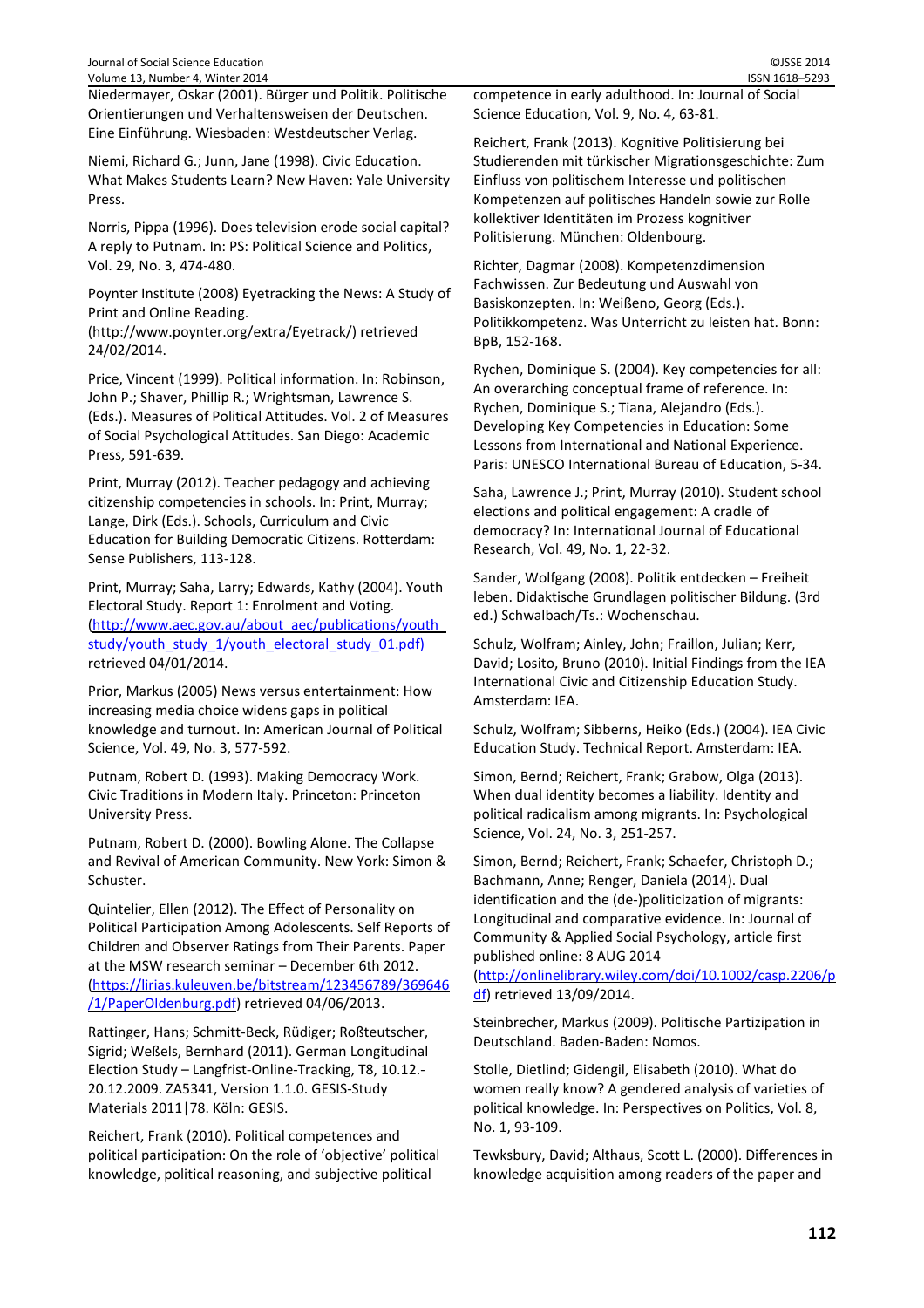online versions of a national newspaper. In: Journalism & Mass Communication Quarterly, Vol. 77, No. 3, 457-479.

Torney-Purta, Judith (1995). Psychological theory as a basis for political socialization research. Individuals' construction of knowledge. In: Perspectives on Political Science, Vol. 24, No. 1, 23-33.

Torney-Purta, Judith; Lehmann, Rainer; Oswald, Hans; Schulz, Wolfram (2001) Citizenship and Education in Twenty-eight Countries. Civic Knowledge and Engagement at Age Fourteen. Amsterdam: IEA.

Valentino, Nicholas A.; Nardis, Yioryos (2013). Political communication: form and consequence of the information environment. In: Huddy, Leonie; Sears, David O.; Levy, Jack S. (Eds.). The Oxford Handbook of Political Psychology. (2nd ed.) New York: Oxford University Press, 559-590.

van Deth, Jan W. (1990). Interest in politics. In: Jennings, Kent M.; van Deth, Jan W.; Barnes, Samuel H.; Fuchs, Dieter; Heunks, Felix J.; Inglehart, Ronald; Kaase, Max; Klingemann, Hans-Dieter; Thomassen, Jacques J. A. (Eds.). Continuities in Political Action. A Longitudinal Study of Political Orientations in Three Western Democracies. Berlin/New York: de Gruyter, 275-312.

van Deth, Jan W. (2001). Soziale und politische Beteiligung: Alternativen, Ergänzungen oder Zwillinge? In: Koch, Achim; Wasmer, Martina; Schmidt, Peter (Eds.). Politische Partizipation in der Bundesrepublik Deutschland. Empirische Befunde und theoretische Erklärungen. Opladen: Leske + Budrich, 195–219.

van Deth, Jan W. (2013). Politisches Interesse. In: van Deth, Jan W.; Tausendpfund, Markus (Eds.). Politik im Kontext: Ist alle Politik lokale Politik? Wiesbaden: Springer, 271-296.

Verba, Sidney; Nie, Norman H. (1972). Participation in America. Political Democracy and Social Equality. New York: Harper & Row.

Verba, Sidney; Nie, Norman H.; Kim, Jae-On (1978). Participation and Political Equality. A Seven-Nation Comparison. Cambridge: Cambridge University Press.

Verba, Sidney; Schlozman, Kay L.; Brady, Henry E. (1995). Voice and Equality. Civic Volunteerism in American Politics. Cambridge: Harvard University Press.

Vetter, Aangelika (2006). Jugend und ihre subjektive politische Kompetenz. In: Roller, Edeltraud; Brettschneider, Frank; van Deth, Jan W. (Eds.). Jugend und Politik: "Voll normal!" Der Beitrag der politischen Soziologie zur Jugendforschung. Wiesbaden: VS, 241-267.

Vetter, Aangelika; Maier, Jürgen (2005). Mittendrin statt nur dabei? Politisches Wissen, politisches Interesse und politisches Kompetenzgefühl in Deutschland, 1994-2002. In: Gabriel, Oscar W.; Falter, Jürgen W.; Rattinger, Hans (Eds.). Wächst zusammen, was zusammengehört? Stabilität und Wandel politischer Einstellungen im

wiedervereinigten Deutschland. Baden-Baden: Nomos, 51-90.

Wei, Lu; Hindman, Douglas B. (2011). Does the digital divide matter more? Comparing the effects of new media and old media use on the education-based knowledge gap. In: Mass Communication and Society, Vol. 14, No. 2, 216-235.

Weißeno, Georg (2009). Nachwort: Politische Zuwanderung auch für Zuwanderer. In: Greve, Anke; Köller, Olaf; Lehmann, Rainer; Radalewski, Melanie; Wilhelm, Oliver: Bereitstellung eines pilotierten und normierten Aufgabenpools für ein standardisiertes Testsystem zum Ausbildungsstand von Teilnehmenden am Orientierungskurs im Rahmen des Zuwanderungsgesetzes (ZuwG) 2008 sowie eines Itempools für ein standardisiertes Testsystem im Rahmen des Einbügerungstests. Abschlussbericht. Berlin: IQB, 64-70.

Weißeno, Georg; Eck, Valentin (2013). Wissen, Selbstkonzept und Fachinteresse. Ergebnisse einer Interventionsstudie zur Politikkompetenz. Unter Mitarbeit von Katrin Hahn-Laudenburg. Politikdidaktische Forschung, Vol. 2, edited by Dagmar Richter and Georg Weißeno. Münster: Waxmann.

Westle, Bettina (2005). Politisches Wissen und Wahlen. In: Falter, Jürgen W.; Gabriel, Oscar W.; Weßels, Bernhard (Eds.). Wahlen und Wähler. Analysen aus Anlass der Bundestagswahl 2002. Wiesbaden: VS, 484- 512.

Westle, Bettina (2006). Politisches Interesse, subjektive politische Kompetenz und politisches Wissen – Eine Fallstudie mit Jugendlichen im Nürnberger Raum. In: Roller, Edeltraud; Brettschneider, Frank; van Deth, Jan W. (Eds.). Jugend und Politik: "Voll normal!" Der Beitrag der politischen Soziologie zur Jugendforschung. Wiesbaden: VS, 209-240.

Westle, Bettina (2011). Politisches Wissen in Deutschland: Ein Vergleich von Bürgern mit türkischem Migrationshintergrund und einheimischen Deutschen. In: Zeitschrift für Parlamentsfragen, Vol. 42, No. 4, 835-850.

Westle, Bettina (2012). Souveräne Teilhabe unter Unsicherheit und Halbwissen: Politisches Wissen und politische Partizipation. In: Braun, Stephan; Geisler, Alexander (Eds.). Die verstimmte Demokratie: Moderne Volksherrschaft zwischen Aufbruch und Frustration. Wiesbaden: VS, 51-68.

Wiegand, Elena (2013). Differentiated Measurement of Political Knowledge in Web Surveys. Evidence from Two Online Experiments. Conference Paper presented at the 5th Conference of the European Survey Research Association (ESRA) in Ljubljana, 17 July 2013.

Zaller, John (1992). The Nature and Origins of Mass Opinion. Cambridge/New York/Oakleigh: Cambridge University Press.